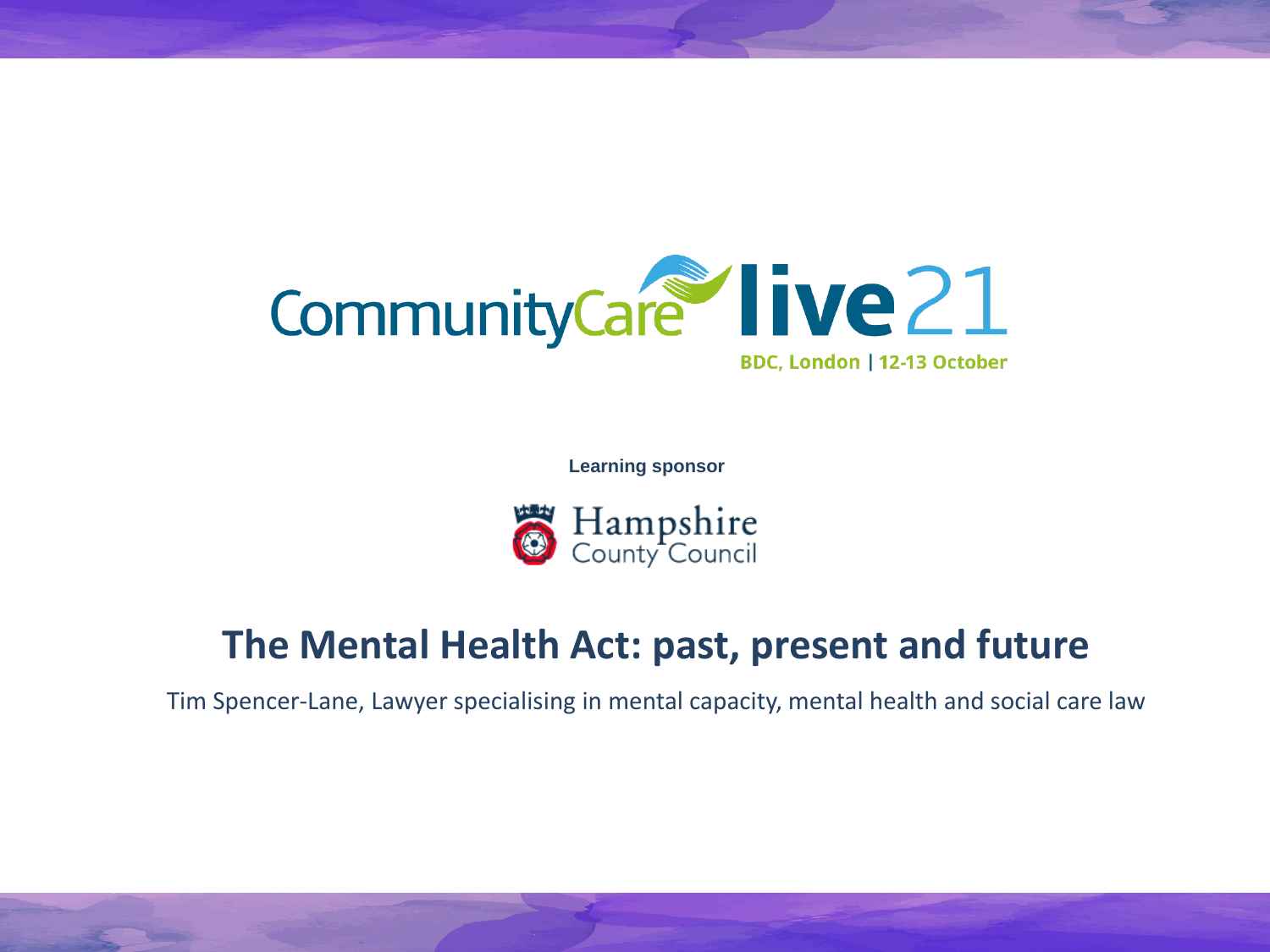### **The Mental Health Act: past, present and future**

Tim Spencer-Lane October 2021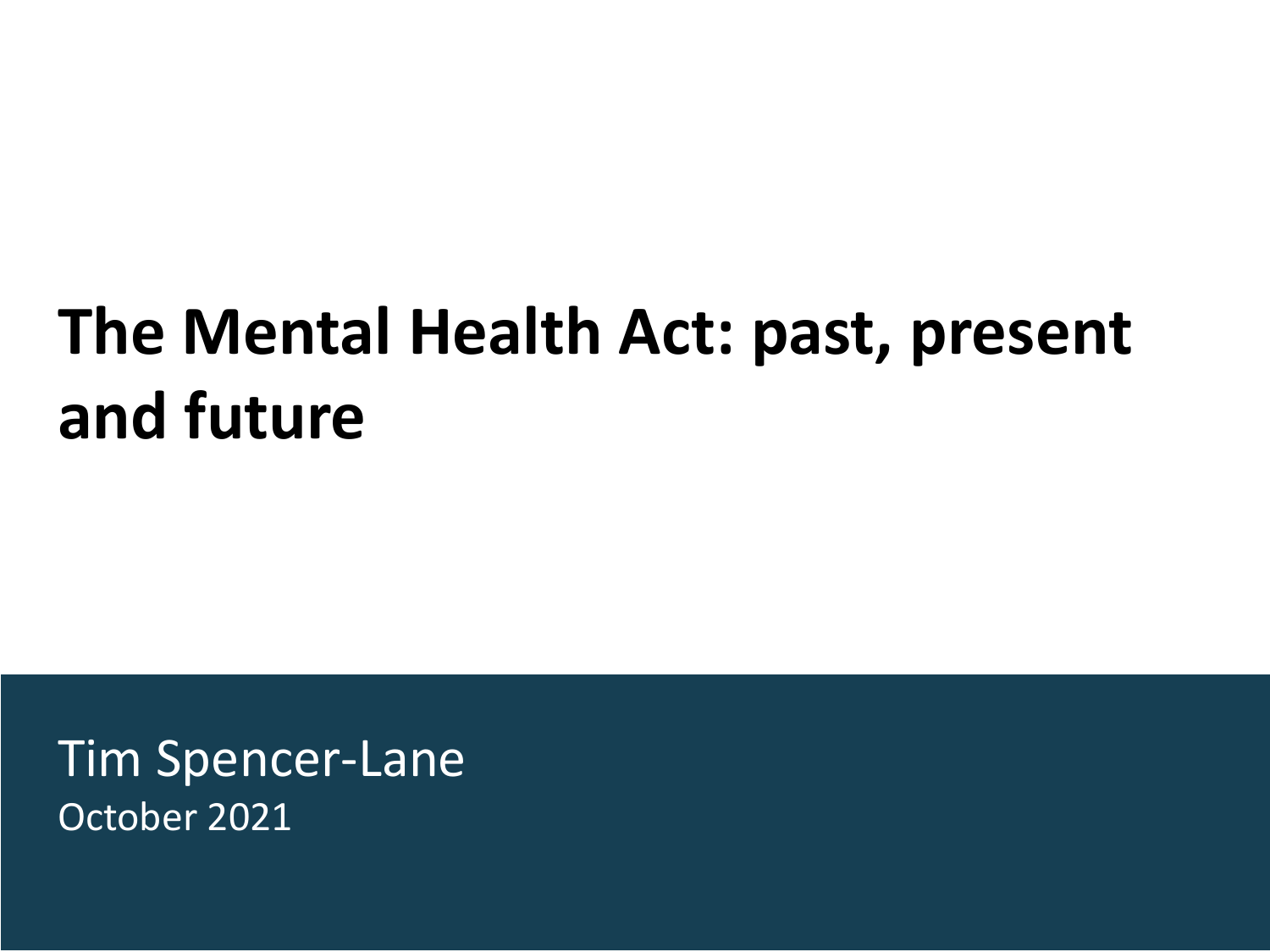# **agenda**

- •MHA case law
- •Reforming the MHA
- •Has the MHA had its day?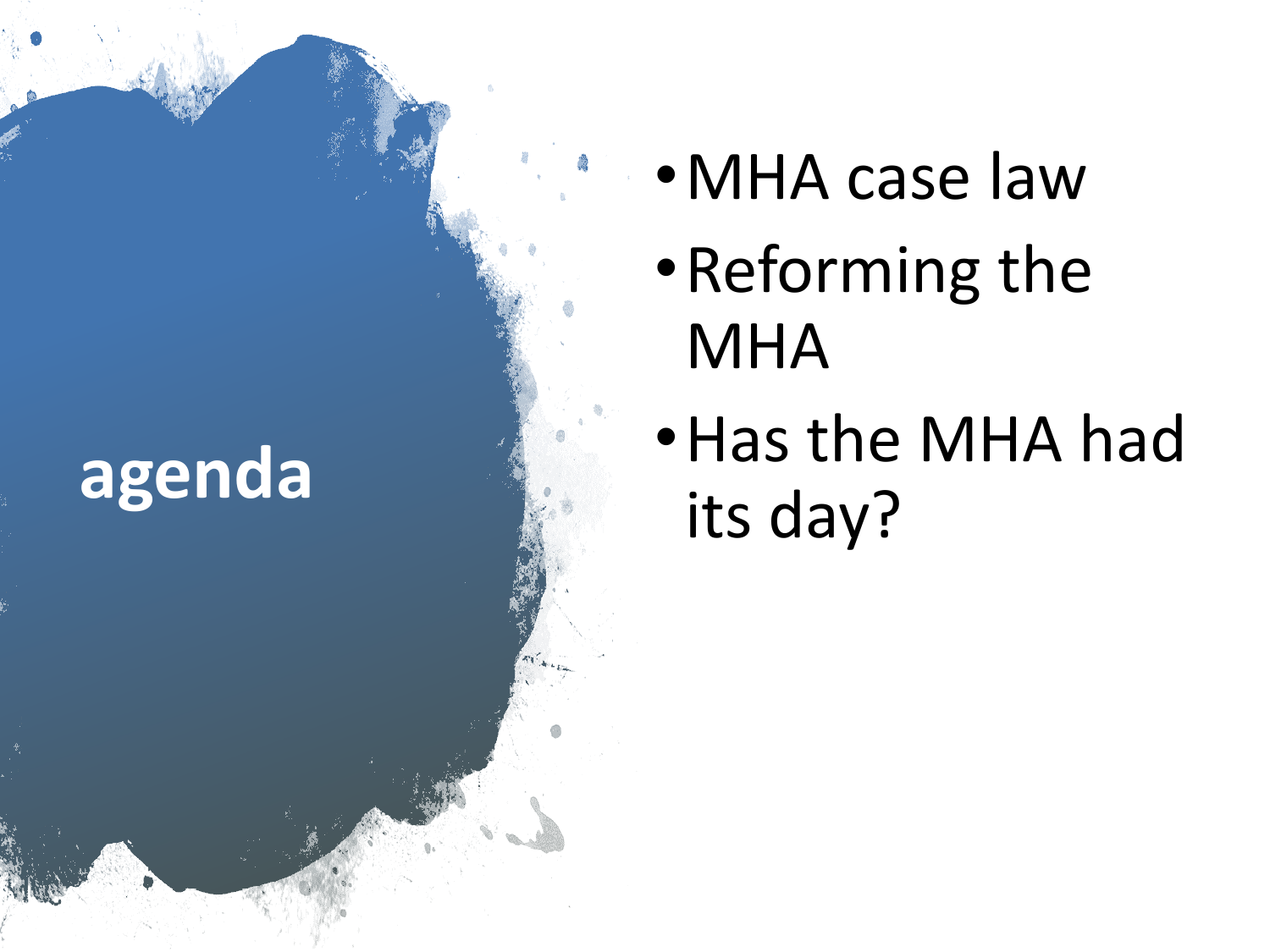#### Face-to-face assessments

*Devon Partnership NHS Trust v SSHSC* [2021] EWHC 101 (Admin)

- Joint guidance issued by NHSE & DHSC stated that during pandemic video assessments could be used for MHA assessment by AMHPs & doctors
- The High Court however held the guidance was unlawful & it has since been amended to remove these sections
- The phrases "personally seen" in s. 11(5) and "personally examined" in s. 12(1) of MHA require physical attendance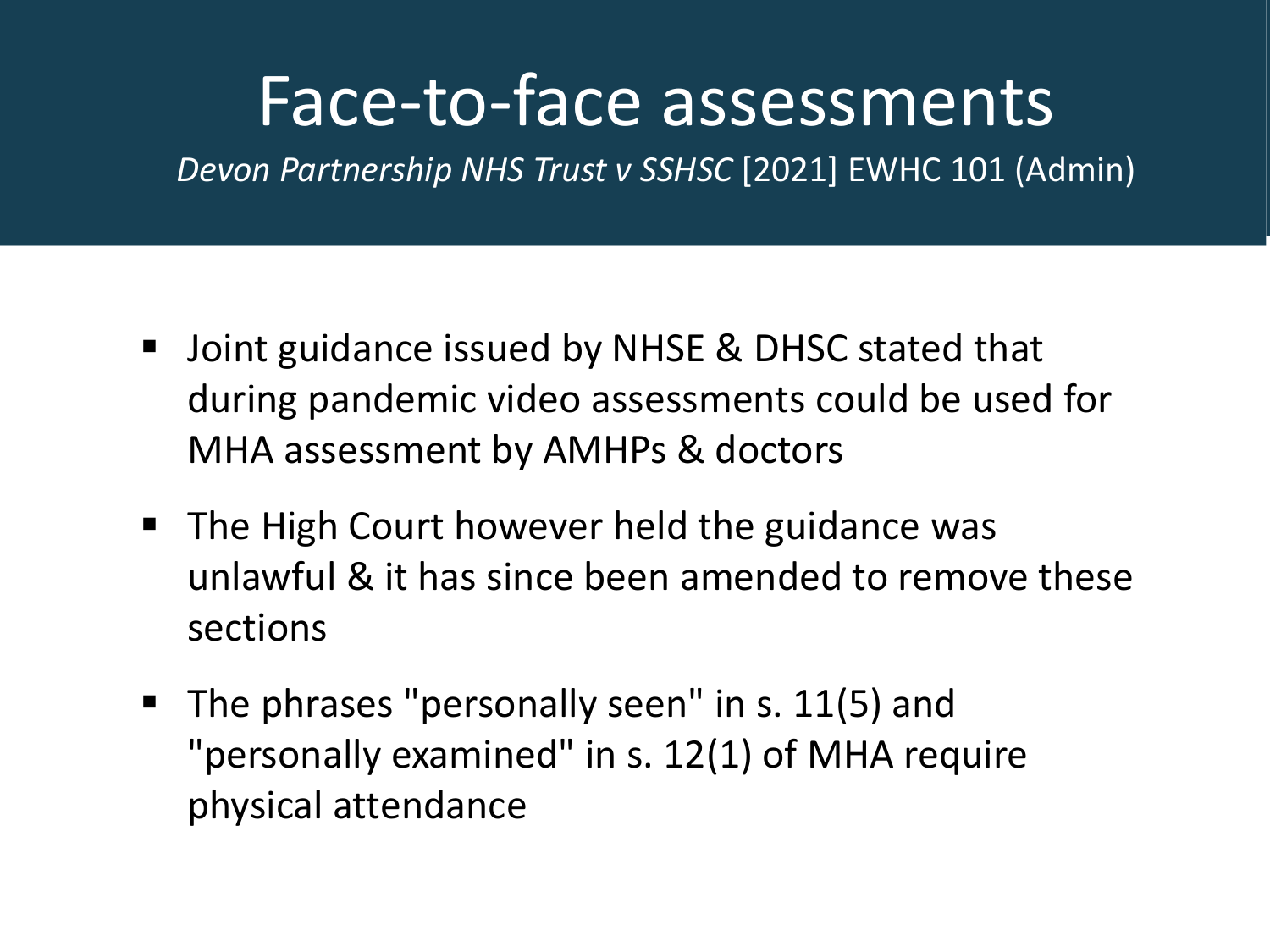# **Issues arising**

- Basis of the judgment is the statutory construction of  $s.11(5)$  & 12(1) of MHA
- The judge exhorts the virtues of face-to-face assessments
- A passage suggests 'examination', even without the word 'personally' - means face to face contact
- Can it be read across to renewals (which refers to 'examine')?
- Can it be read across to making & renewing CTOs (which refers to 'examine')?
- Can it be read across the MCA & DoLS (which does not use the word examination)?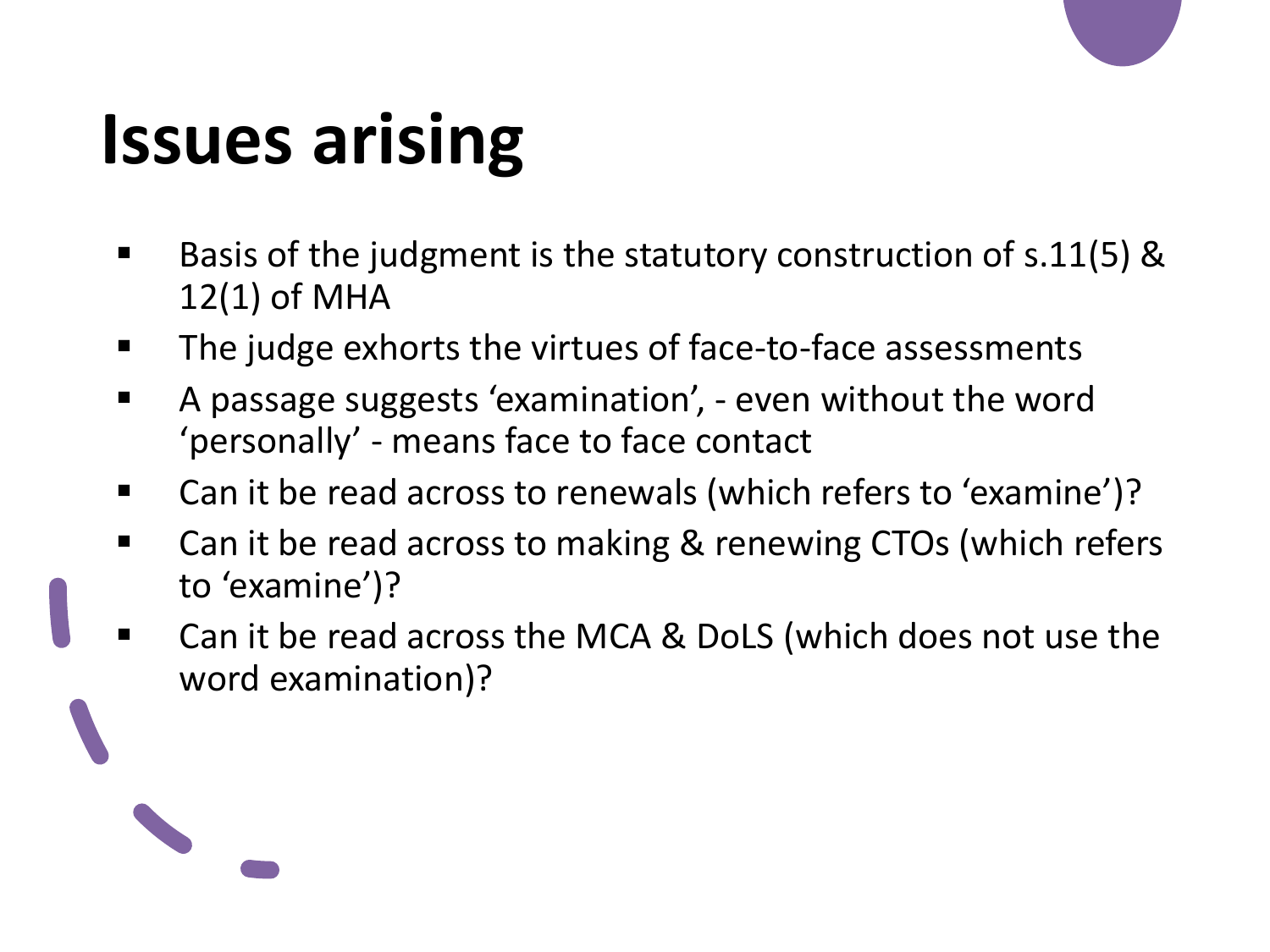#### **NHS England & DHSC 'legal guidance for services supporting people of all ages during the coronavirus pandemic' (30 Nov 20)**

#### *Forced isolation*

- Detained patients can be isolated under the MHA if their refusal is connected to their mental disorder
- Otherwise, MCA can be used via best interests decision used (or for children, Gillick competence or parental responsibility)
- In rare event that none of the above applies, it may be necessary to use Coronavirus Act 2020

#### *COVID testing*

- No COVID testing without valid consent
- If the patient lacks capacity, then only test if this is in the patient's best interests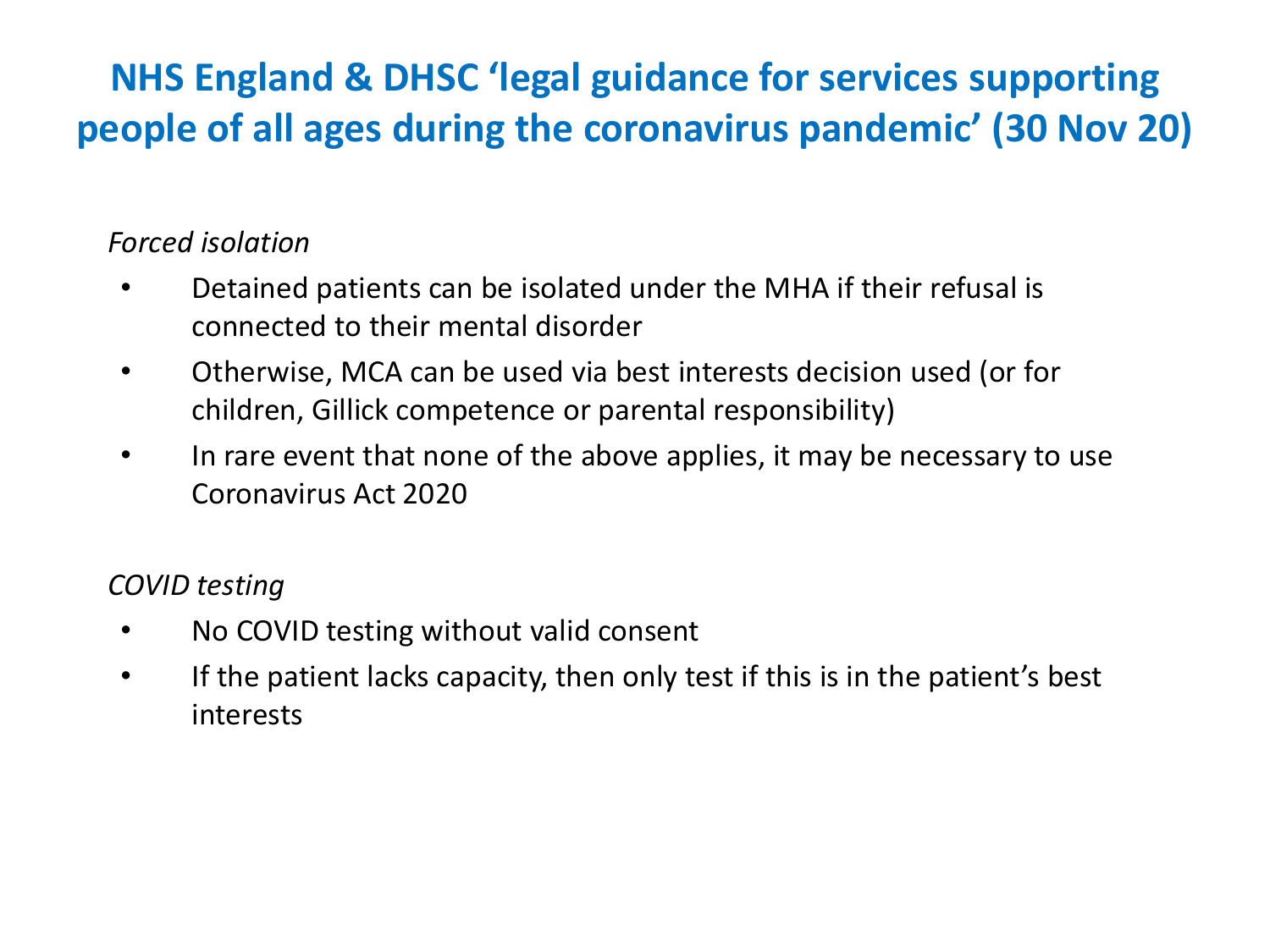# Conditional discharge

*SoS for Justice v MM* [2018] UKSC 60

- MM had mild LD/A & pathological fire setting convicted of arson & court made a s.37/41 order under MHA
- Applied to MH tribunal seeking conditional discharge with a proposed care package that amounted to an objective DoL
- He had capacity to consent to the care package
- Held that MHA does not permit Tribunal or Secretary of State to impose conditions amounting to DoL (even if the patient has capacity to consent to the conditions and does so)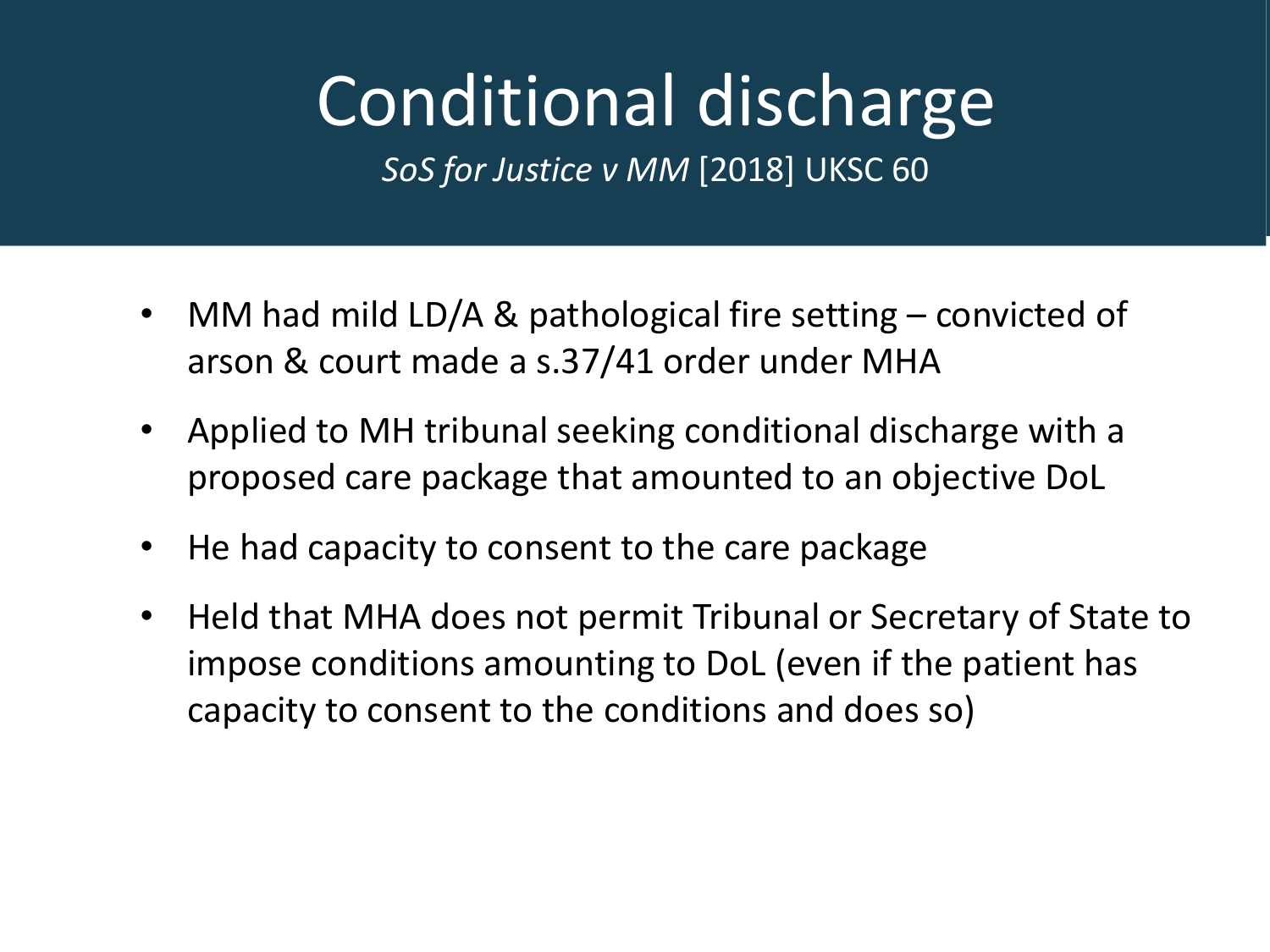## Community Treatment Order

*Welsh Ministers v PJ* [2018] UKSC 66

- PJ had mild LD/A & significant behaviour disorder (which included violent and sexual offending)
- Had capacity to make decisions about his restrictions
- Discharged from hospital under a CTO with conditions that amounted to DoL
- PJ consented to the care regime
- Held a CTO cannot authorise DoL in the community
- MHT role is to draw this to the attention of the MDT
- Ultimate remedy is habeas corpus or judicial review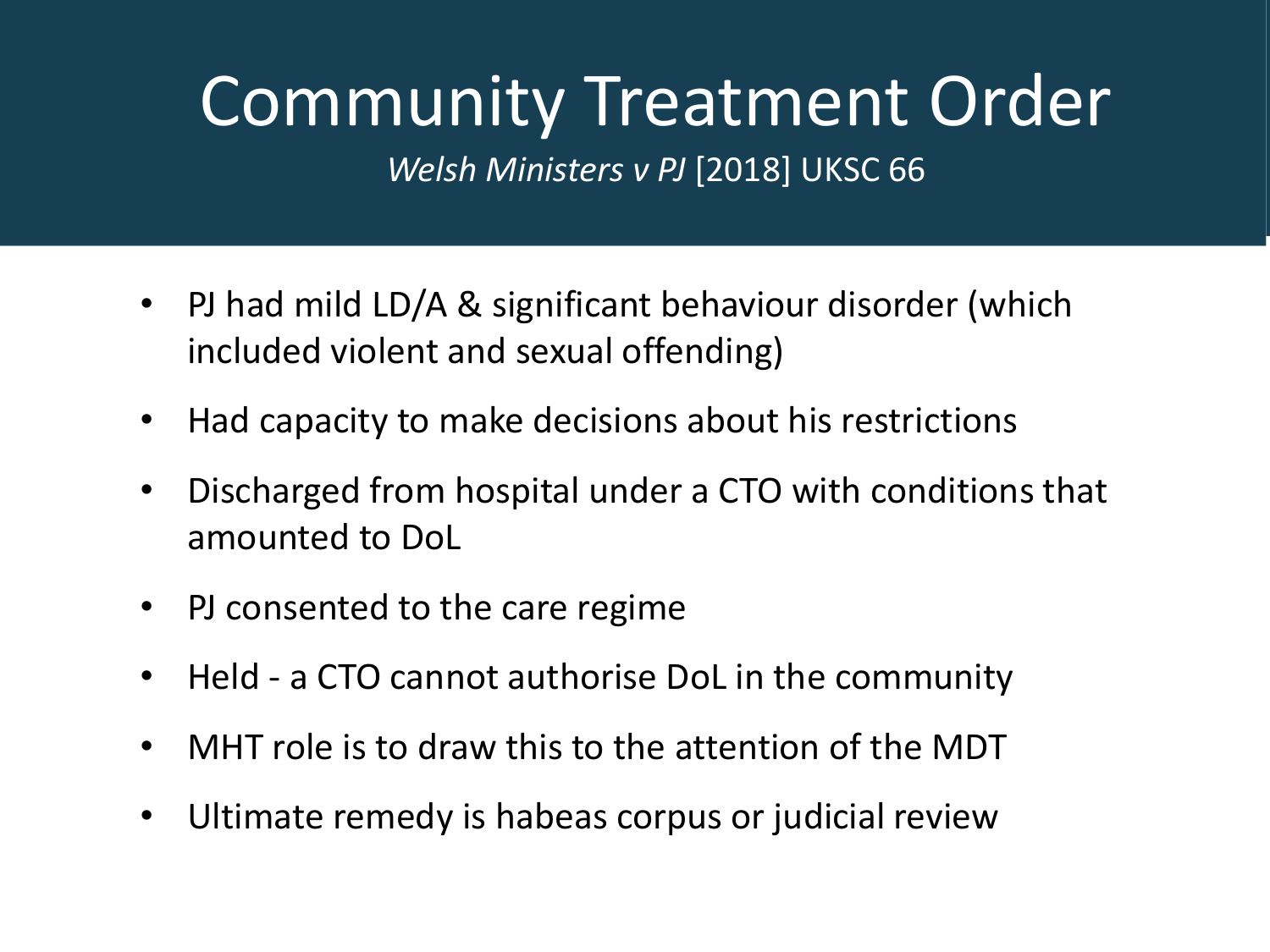#### Prospective discharge

*MC v Cygnet Behavioural Health Ltd & SoS for Justice* [2020] UKUT 230 (AAC)

- 58-year-old woman, long history of treatment resistant schizophrenia & lacked capacity on residence/care/treatment
- In 1993 placed on MHA hospital order following conviction of arson offences
- Eventually given extended leave to reside at a nursing home & care regime amounted to deprived of liberty
- Applied to tribunal for conditional discharge & solicitor invited tribunal to defer discharge until a DoLS authorisation in place
- Tribunal refused to discharge: argued it had a duty to impose conditions necessary for the patient's health/safety and protect others which cannot be delegated to an MCA decision maker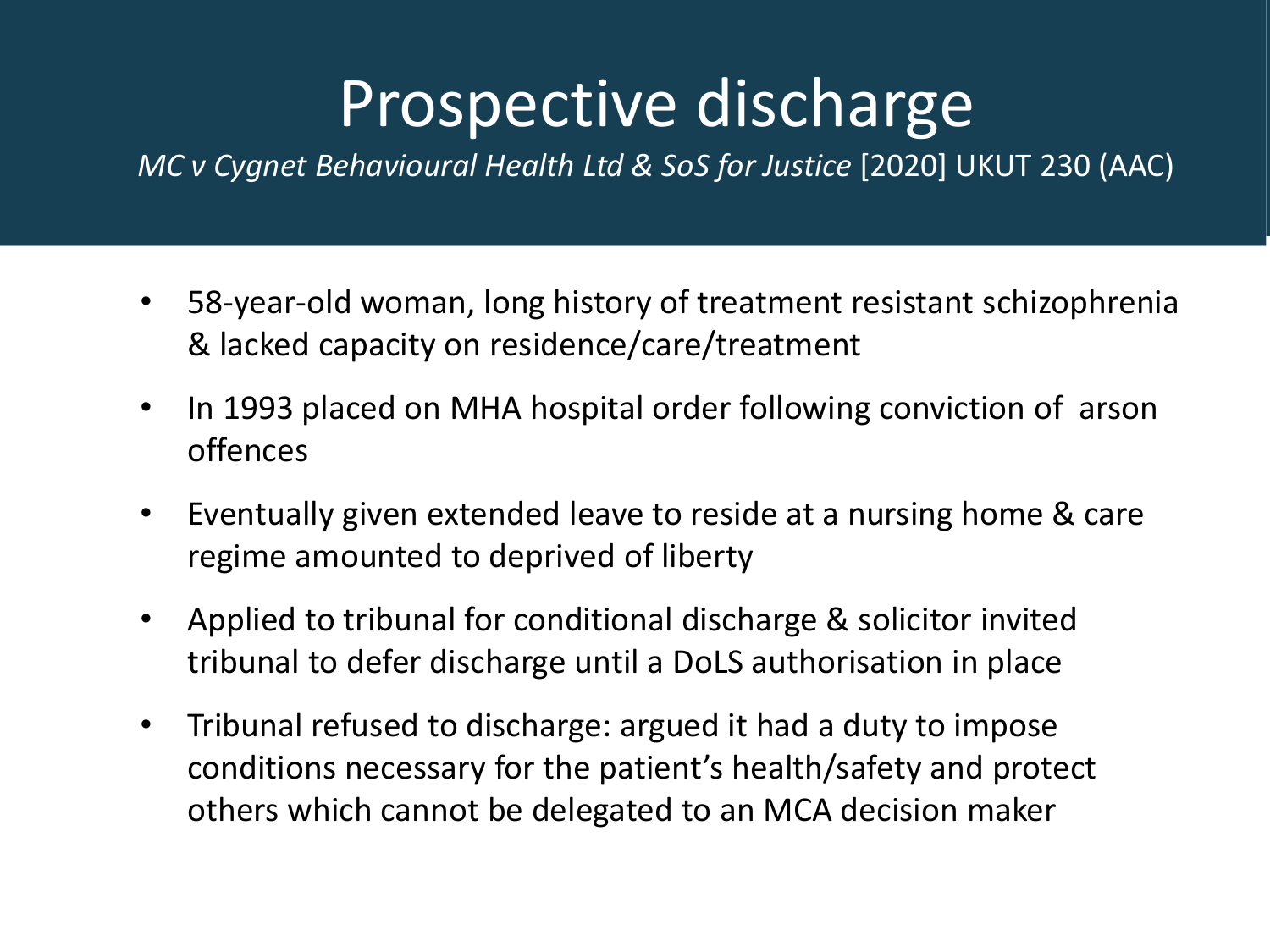# **The Upper Tribunal decision**

- Tribunal had misunderstood the law
- A DoLS authorisation or Court of Protection order can come into force at a future date when the patient is discharged from the MHA
- In such cases the tribunal may be able to proceed to a conditional discharge without further action
- If an advance authorisation not in place, tribunal can adjourn, make a provisional decision or defer discharge to allow the MCA authorisation to be arranged, or dual ticketed judges can be used
- If the person has the relevant capacity, the use of s.17 leave should be considered to address any deprivation of liberty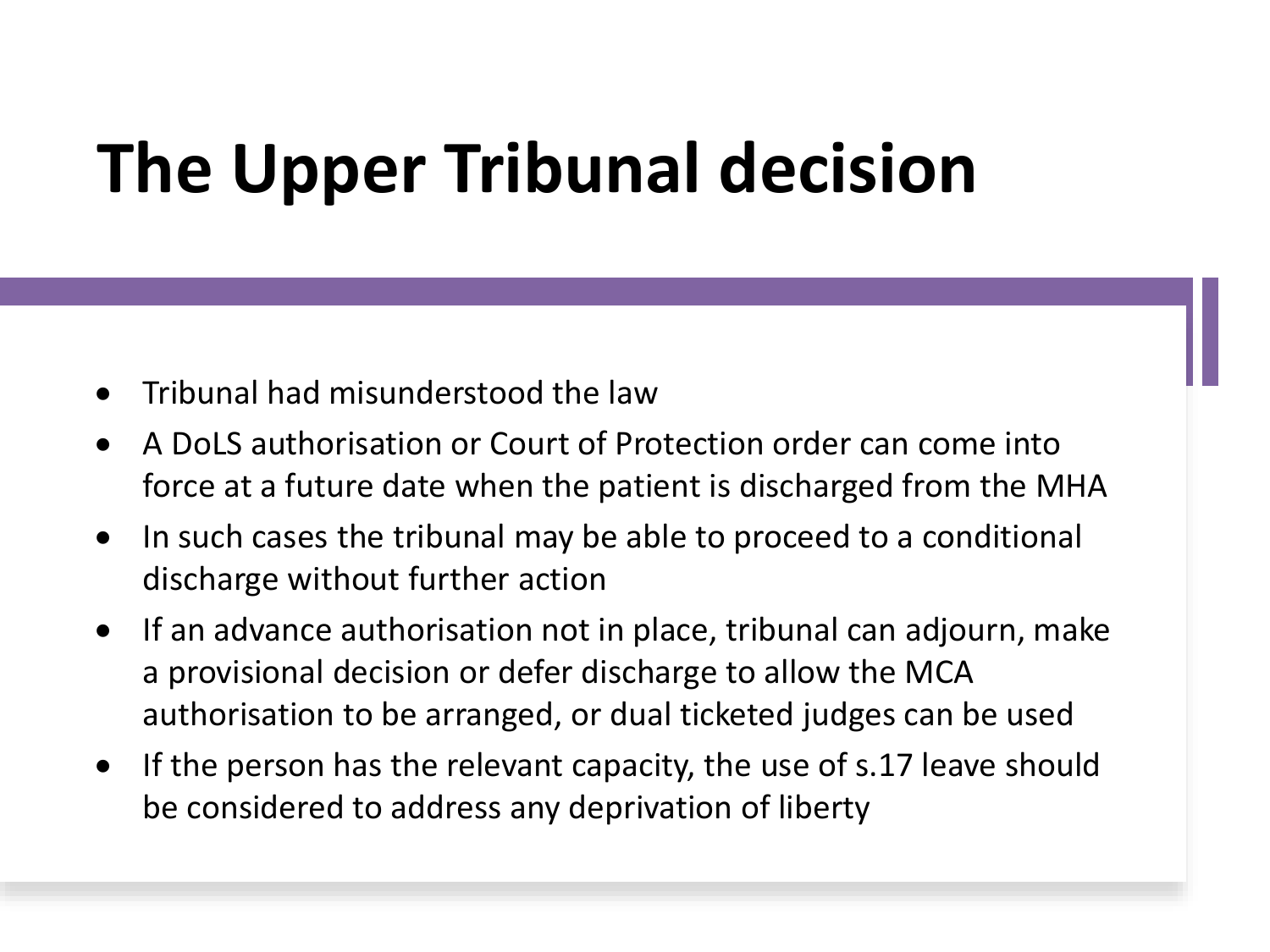### Long term section 17 leave

*DB v Betsi Cadawaldr University Health Board* [2021] UKUT 53 (ACC)

- Section 3 patient with bi-polar disorder
- Had been on s.17 leave for 11 months, with a 'virtual bed' at 2 different hospitals
- Whilst on leave, was living at a care home & had no contact with either hospital
- Clinical team argued that a CTO was not appropriate & he needed the discipline of being 'liable to detention'
- On this basis the mental health tribunal did not discharge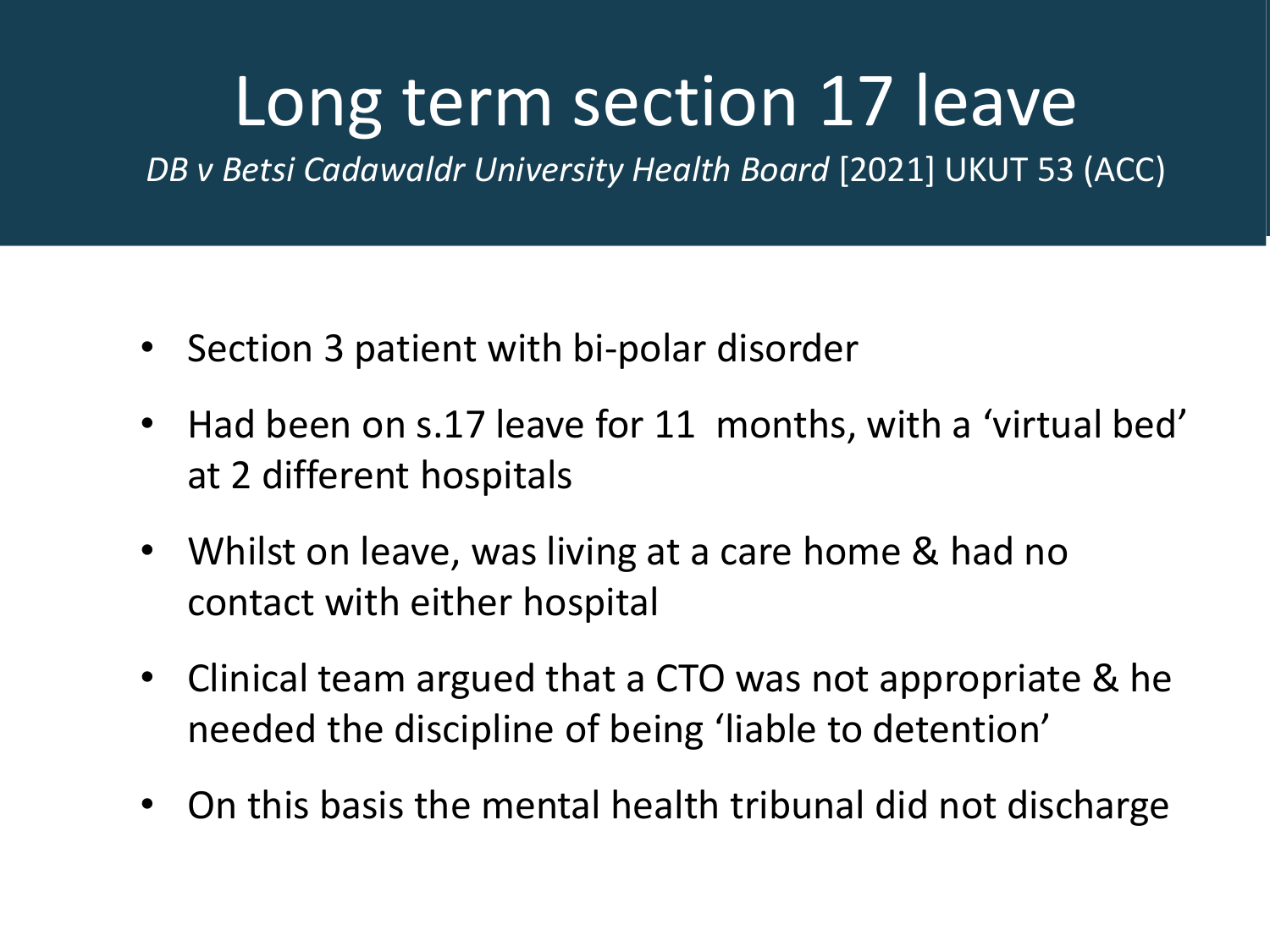# **The Upper Tribunal decision**

- The upper tribunal overturned this decision
- Accepted the patient might not comply with medication if not on leave, but the MHA requires that a patient must be discharged unless it is appropriate for them to be detained in hospital for treatment
- This means that the patient must be receiving a "significant component of their treatment in hospital"
- Also, the clinical team should have considered a CTO or the MCA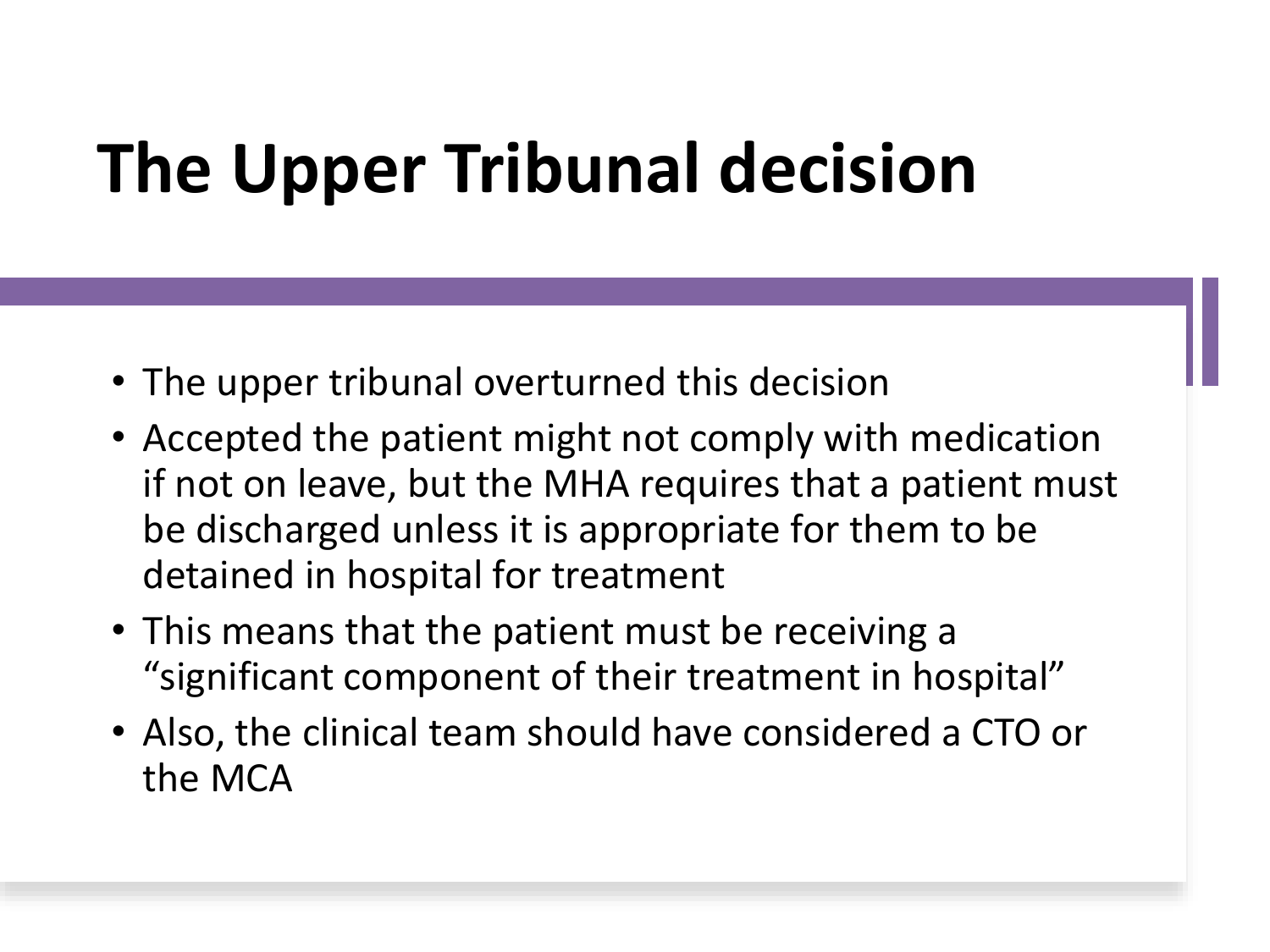# **Issues arising**

- Previous case law emphasises that treatment in hospital does not need overnight stays & in last stages the role of psychiatrist can be 'gossamer thin'
- Distinguished because DB had no contact with the hospital at all
- Supreme Court confirmed that CTOs & conditional discharge cannot authorise a DoL
- MHA Code says leave should typically not be of a long duration & not longer than 7 days
- However, the MH casework section guidance endorses long term leave under s.17(3)

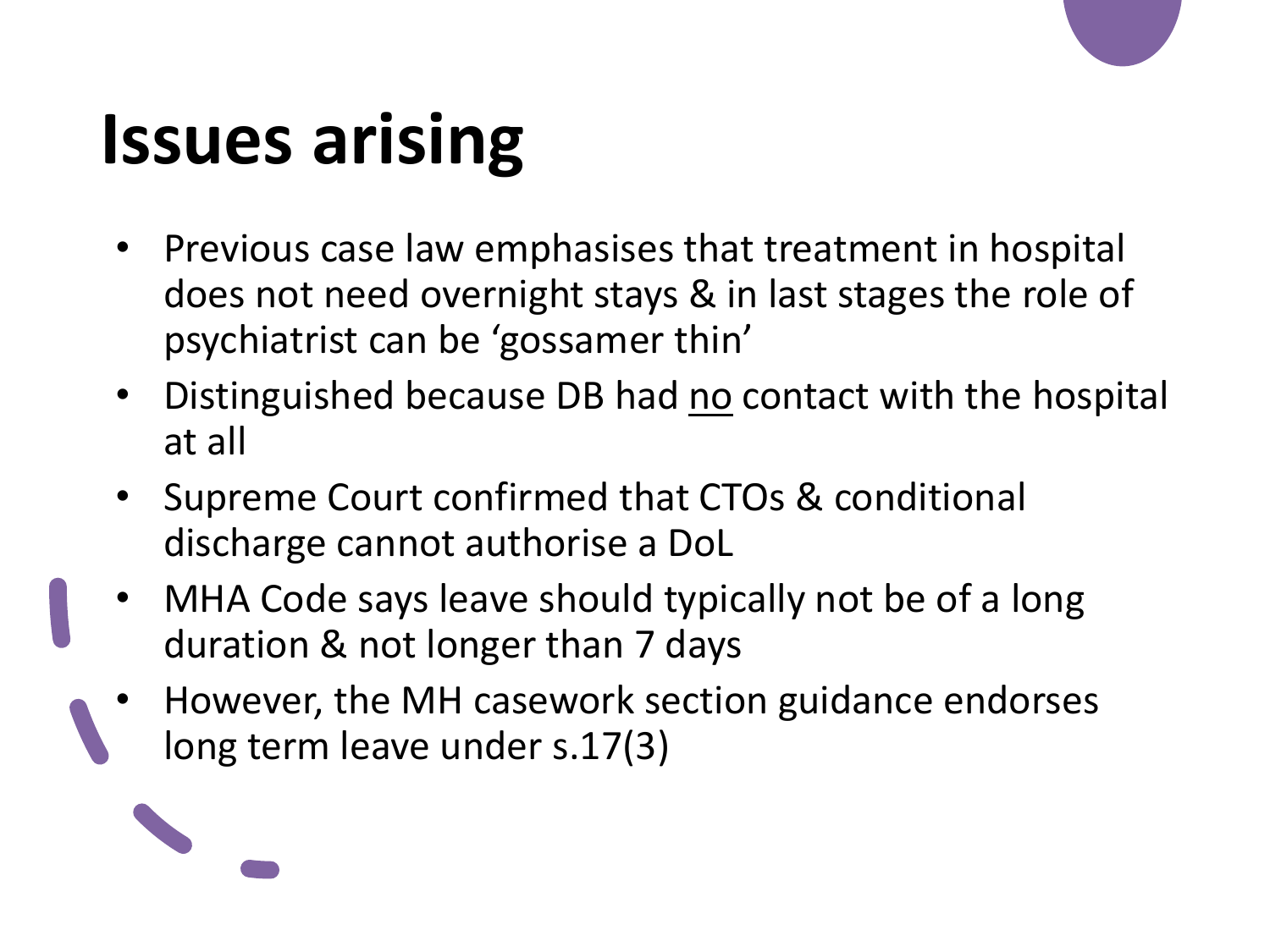#### Section 117 & ordinary residence *R (Worcestershire) v SSHSC* [2020] EWHC 682 (Admin)

- Under s.117, ordinary residence determined by where person was living "immediately before" being detained
- **EXED If re-detained, ordinary residence determined by where they were** living before their last detention
- Government's new approach is that ordinary residence determined where person was living before their *first* detention
- Also, the deeming rules which apply under social care legislation are relevant for determining s.117 ordinary residence
- Government's arguments rejected by the High Court but subject to appeal in the Court of Appeal
- In the meantime, ordinary residence cases which raise similar issues are being stayed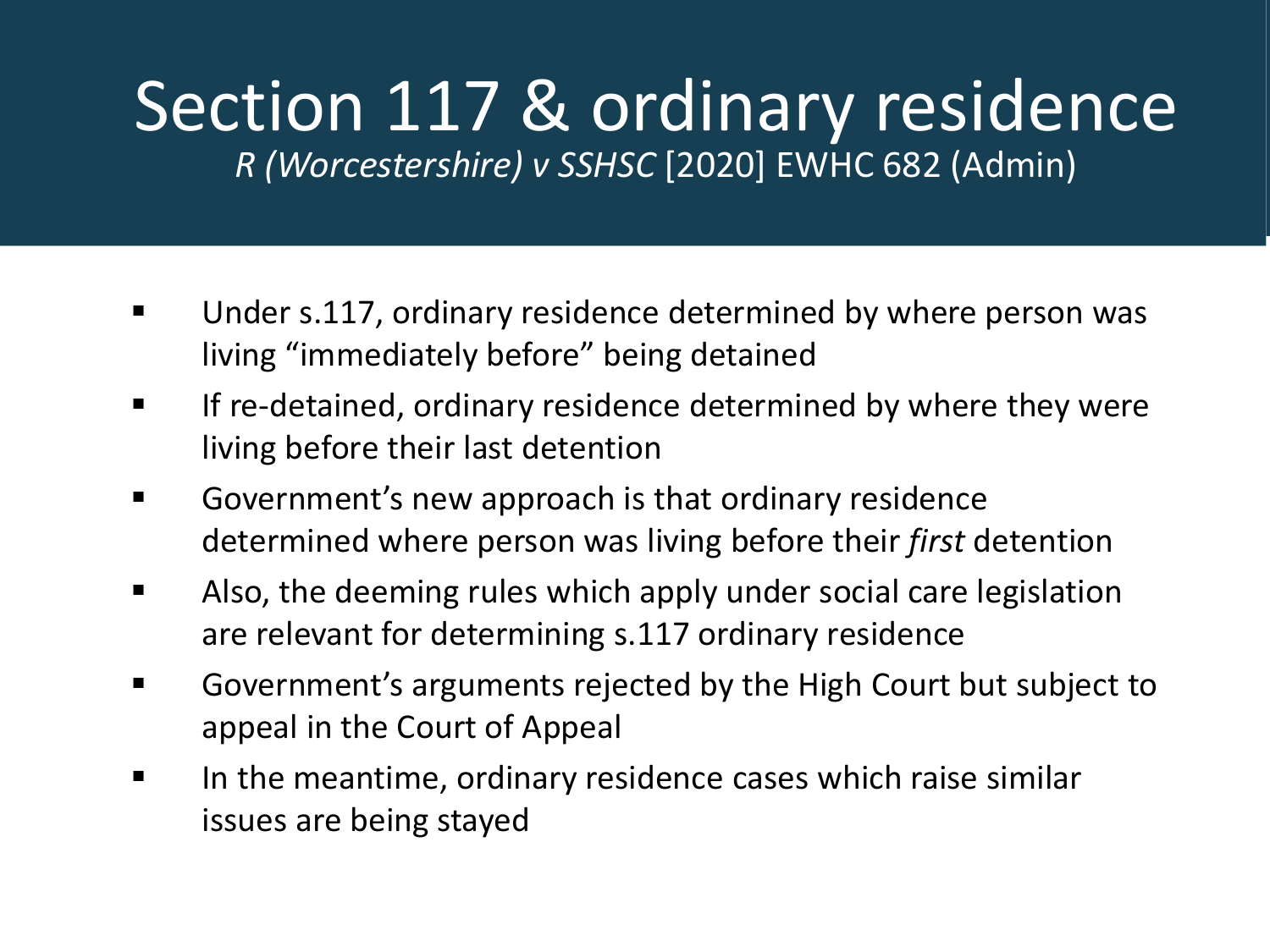#### **General Election 2017: Theresa May** promises 'sweeping' reforms to UK's mental health laws

The Tories will scrap the current Mental Health Act and bring in a new bill

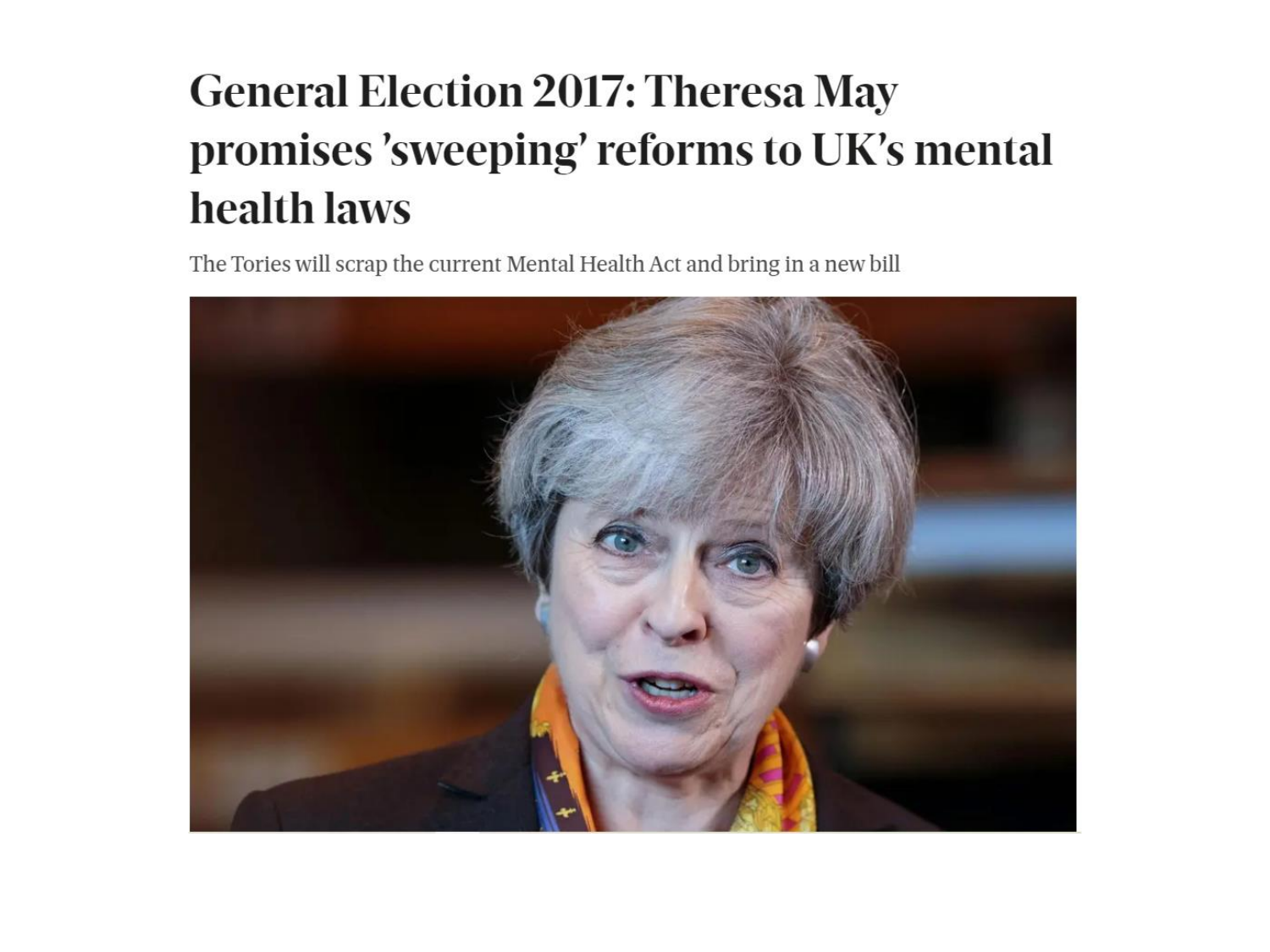## The Wessely review & White Paper

- 2017 UK government commissioned independent review chaired by Sir Simon Wessely
- Purpose was to review: (1) rising detention rates, (2) racial disparities & (3) MHA out of step with modern MH system
- Based on amending MHA & not a new Act
- Final report published Dec 2018: '*Modernising the MHA: increasing choice, reducing compulsion*'
- Government published White Paper (Jan 2021) & response to consultation (August 2021)
- Accepted vast majority of recommendations draft MH Bill will be introduced 'when Parliamentary time allows'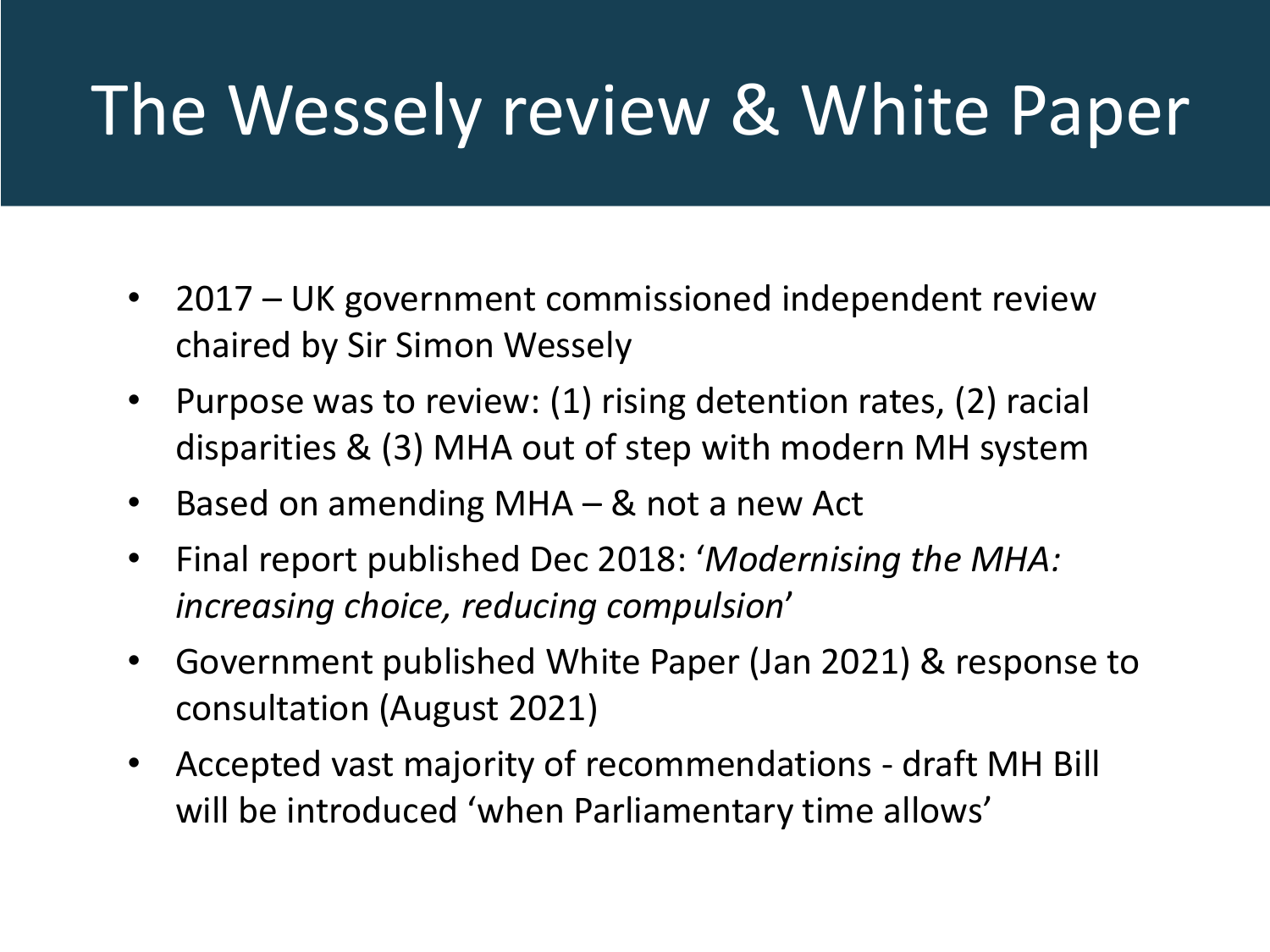#### **White Paper 2021**

- In January 2021, Government has published its response in the form of a White Paper
- Government undertaking a 12-week consultation
- Draft Mental Health Bill will be introduced "when Parliamentary time allows"
- Based on amending the Mental Health Act 1983 & not a new Act
- Proposals subject to future funding decisions & put forward in the context of the Spending Review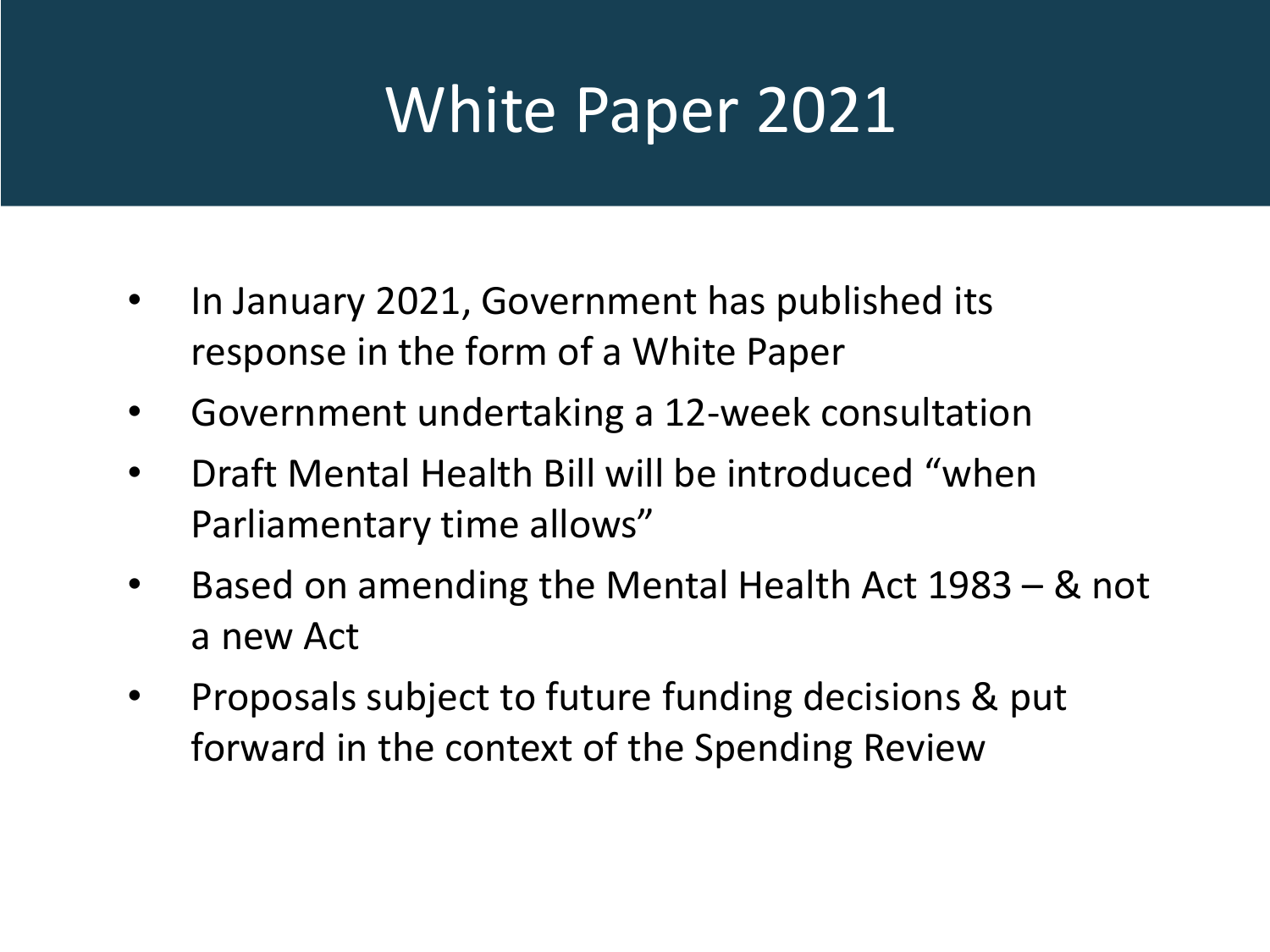## New detention criteria

- "there is a substantial likelihood of significant harm to the health, safety or welfare of the person, or the safety of any other person" (ss 2 & 3)
- the purpose of care and treatment is to bring about a therapeutic benefit (s.3)
- For purposes of MHA, LD/A are not mental disorders warranting compulsory treatment (s.3)
- There must be a probable mental health cause to patient's behaviour that warrants assessment in hospital (s.2)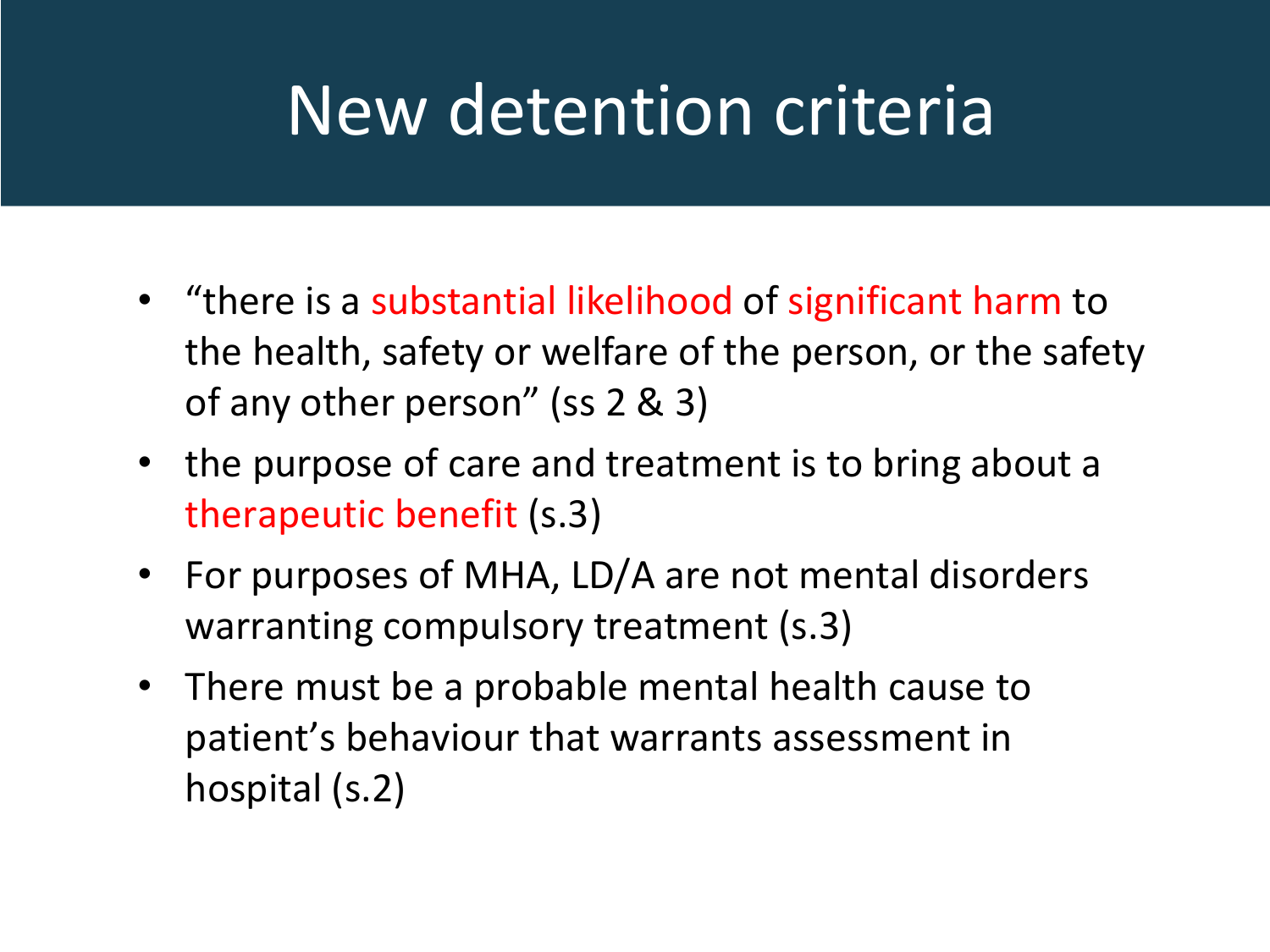## Advance care documents (ACDs)

- ACDs must be made when the person has capacity & set out the person's preferences about future treatment
- Only considered if the person loses the relevant capacity to make decisions about their own care and treatment
- There will be a legal requirement on clinicians to consider the ACD while they are detained under the Act
- For an ACD to be valid & have legal effect, it must have been made by someone who had the relevant capacity & apply to the treatment in question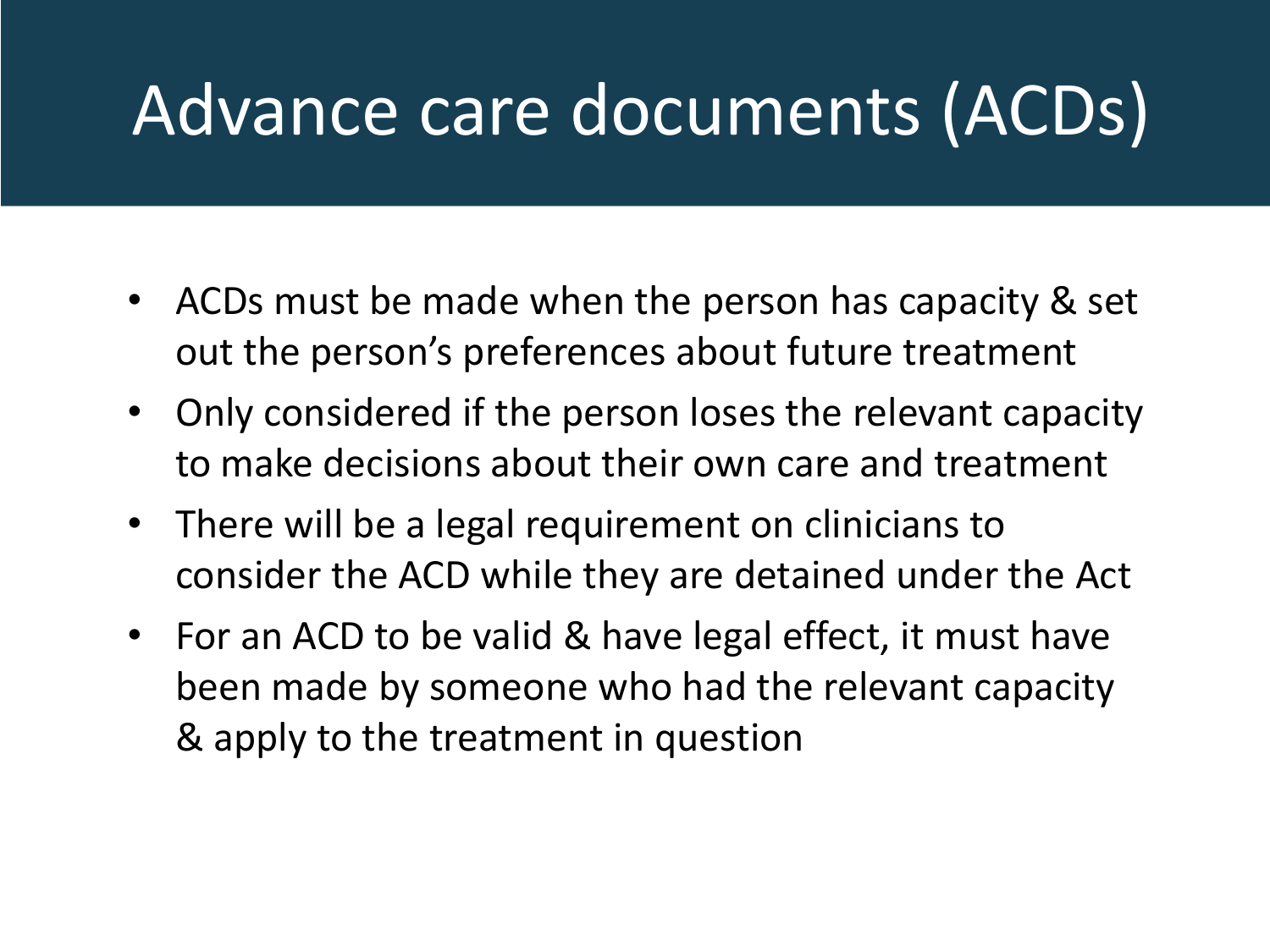### Statutory Care & Treatment Plan

- All detained patients must have a Care & Treatment Plan, with clear expectations about how & when it will be developed with patient
- Responsible Clinician must complete & maintain the Plan, working with all others involved in the patient's care
- For section 2 & 3 detentions, the Plan must be made within 7 days of the detention
- Subject to internal scrutiny & approval by Medical/Clinical Director (or equivalent) within 14 days of detention
- They will check the Plan is sufficiently comprehensive & that the detention criteria continue to be met
- The Plan should be a living document subject to continued dialogue with the patient & amended or adapted as required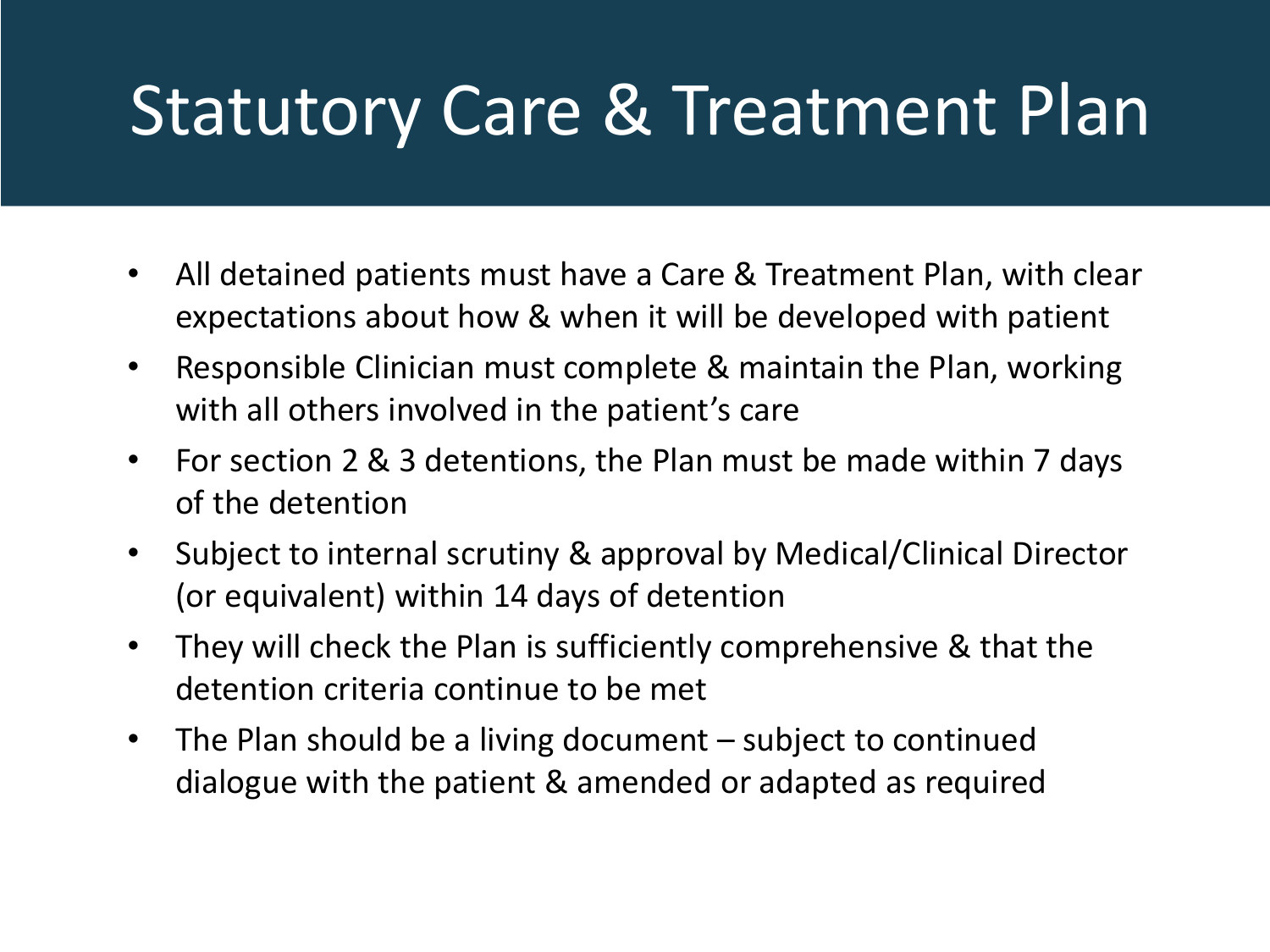# Nominated Person (NP)

- Nearest Relative will be replaced by NP who the patient can personally select to represent them
- As part of a MHA assessment, the person will be asked to identify their NP
- Person also can identify and record their NP before detention, through their Advance Choice Document
- A person under 16, who is Gillick competent, will be able to choose a NP
- The NP will have the same rights & powers as Nearest Relatives have now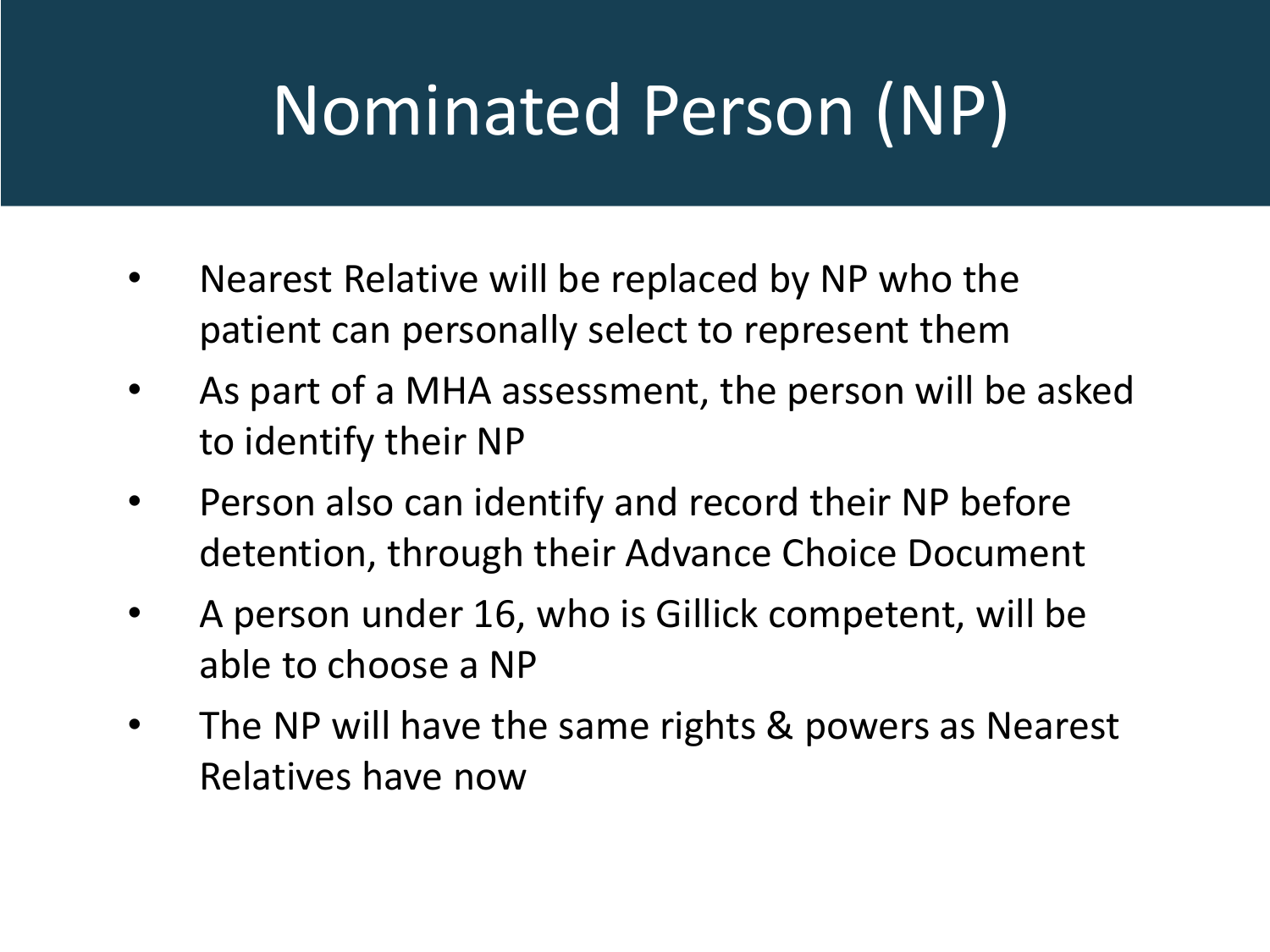- Adverse possession • If person lacks capacity & has not made an Advance Choice Document, an Interim Nominated Person (INP) will be appointed by an AMHP
	- The INP will be in place until the person has the relevant capacity to make their own nomination
	- The NP's objection to admission can be temporarily overruled, as opposed to the NP being displaced
	- The Government will explore whether the power to overrule or displace a NP should instead sit within the tribunal service's remit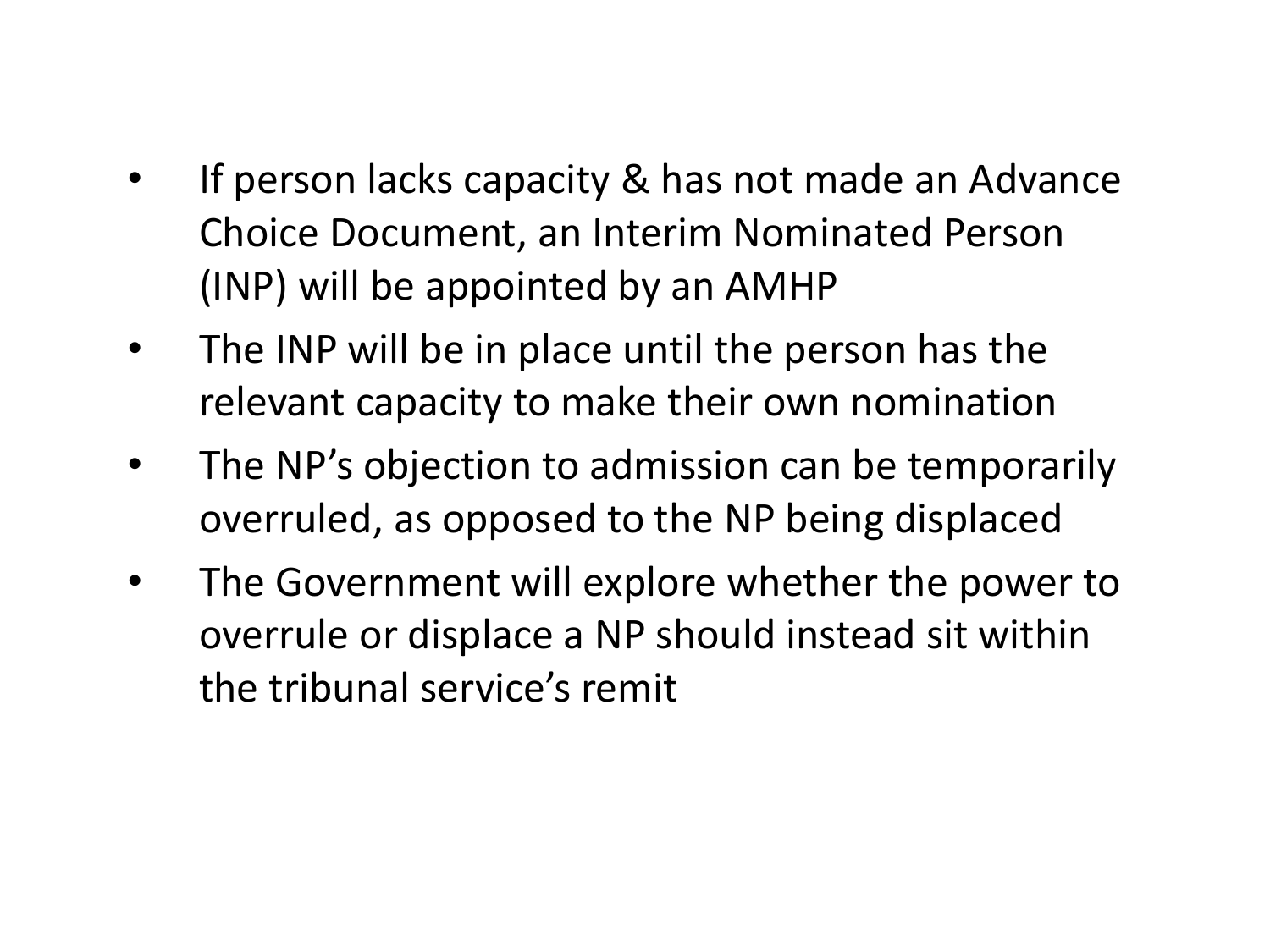## Mental health tribunals

- More frequent appeals s.2 patients can apply within 21 days & s.3 can appeal three times in first 12 months
- IMHAs given right to appeal to tribunal
- Automatic referral to the tribunal every 12 months, if a referral has not been made
- Tribunals will have power to grant leave, transfer patients, for example to a less secure hospital, & to direct services in the community
- Tribunals will consider patient appeals against the provision of specific treatment categories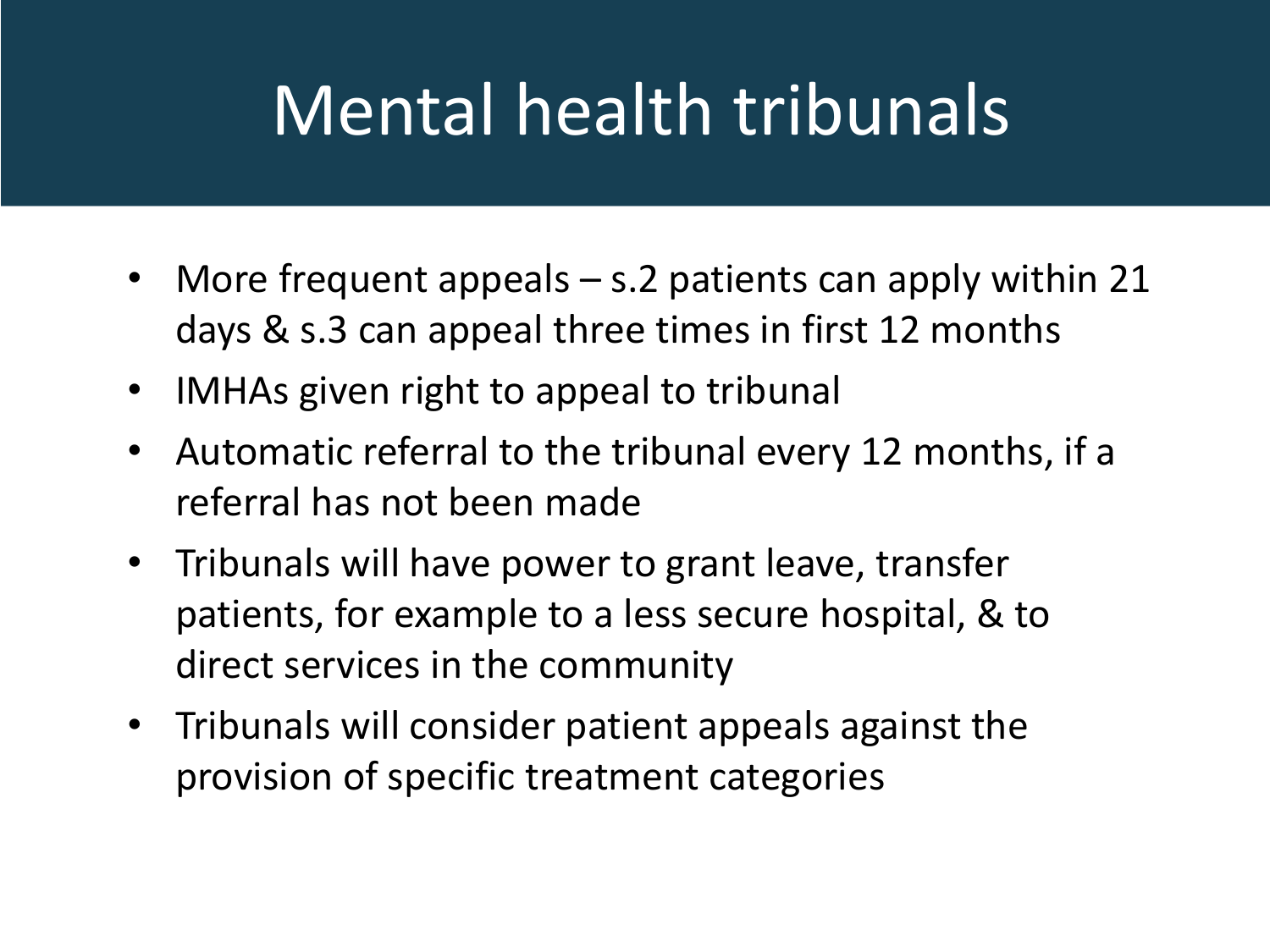#### Consent to treatment

- ECT can only be given in face of a refusal in urgent cases with High Court approval (& 2 med recs)
- Medication reduction of timescale for SOAD certifications (14 days for capacitous refusal & 2months for those lacking capacity)
- Medication recognition of advance decisions
- Urgent treatment cannot be given to alleviate serious suffering by the patient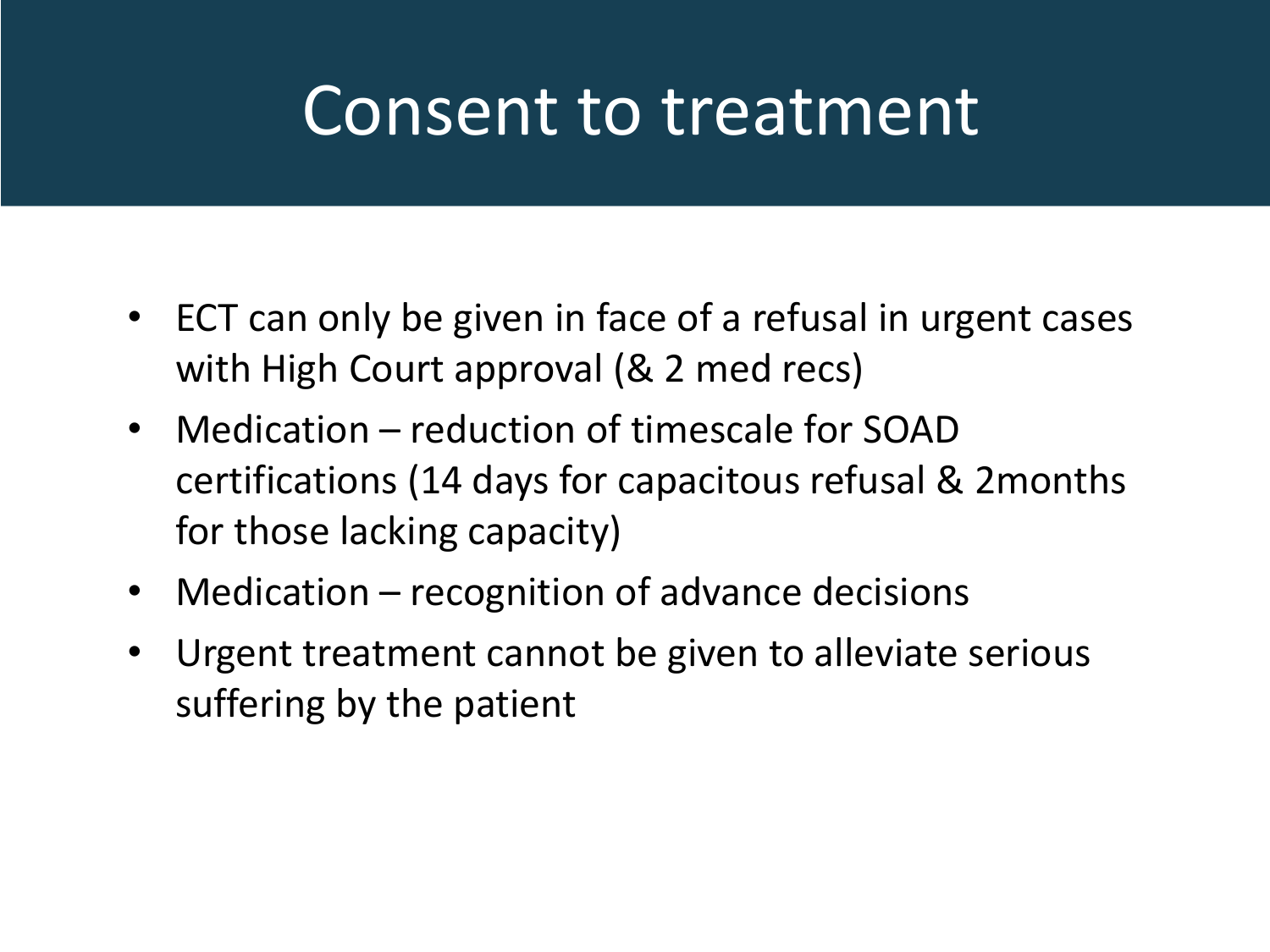## Community Treatment Orders

- CTO criteria will be changed to require a *substantial likelihood of significant harm* & *therapeutic benefit*
- The Code of Practice will set an expectation that CTOs should end after a period of 2 years
- Tribunal will check justification for conditions & recommend they are reconsidered if overly restrictive
- Recall only possible when otherwise there is a substantial risk of significant harm
- Government plans to monitor the effects of their reforms over an initial five-year period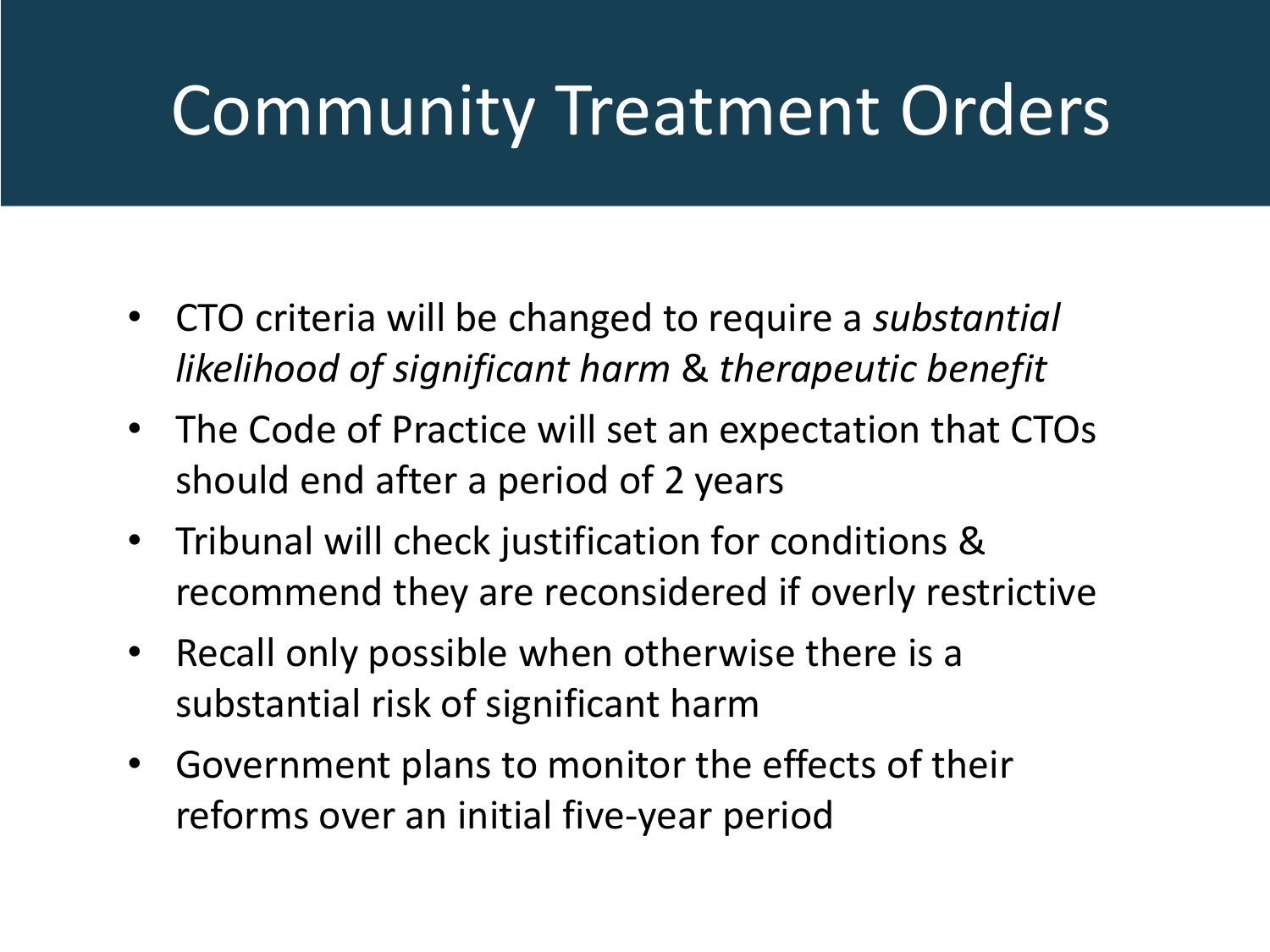### **Supervised Discharge**

- Current law conditional discharge of restricted patients cannot authorise deprivation of liberty
- Government will introduce new 'supervised discharge' power to enable deprivation of liberty in the community
- Applicable only to restricted patients & available irrespective of decision-making capacity
- Could be made by mental health tribunal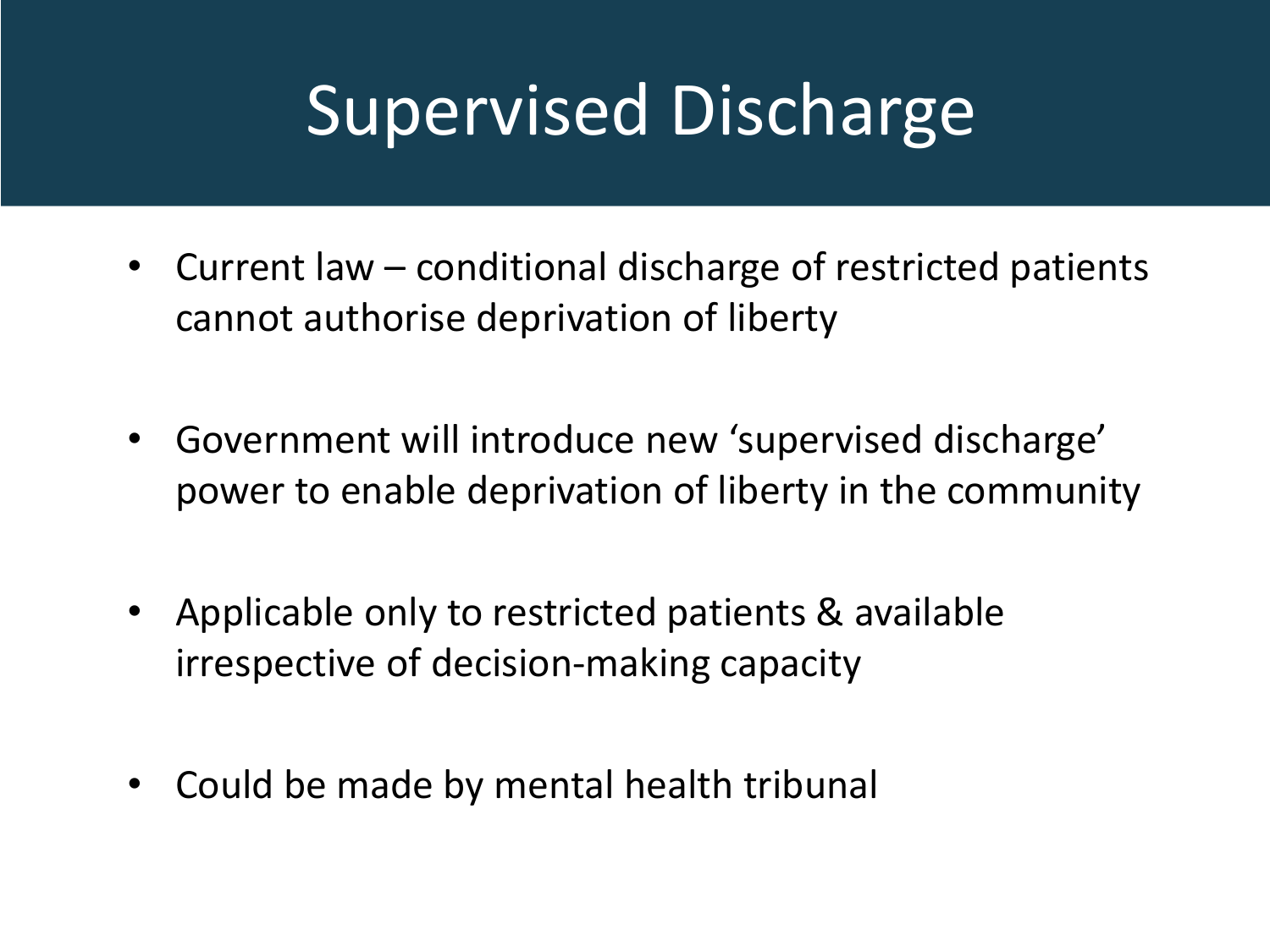#### **Has the MHA 1983 had its day?**

- Mental Capacity Act (Northern Ireland) 2016 introduced "fusion law" ie capacity-based mental health treatment
- UN CRPD requires legal capacity on an equal basis and disability should not justify detention
- Law Commission recommended Government should consider introduction of fusion law (2017 DoLS report, rec 39)
- Wesseley review did not recommend fusion as it would take too long & immediate challenge was to bring MHA 'up to date'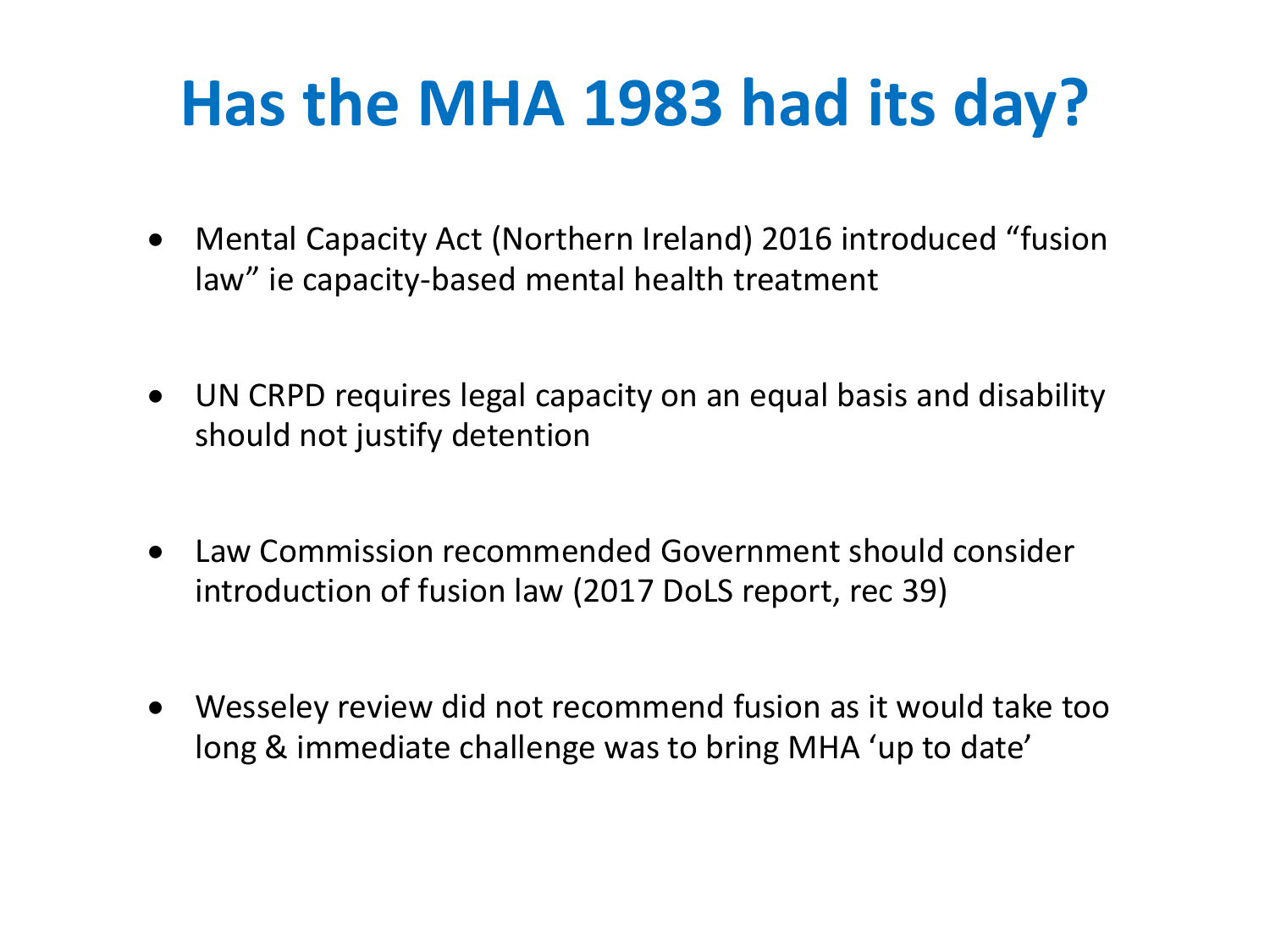#### My contact details

#### t.spencer-lane@sgul.kingston.ac.uk

#### **Thank you for listening**